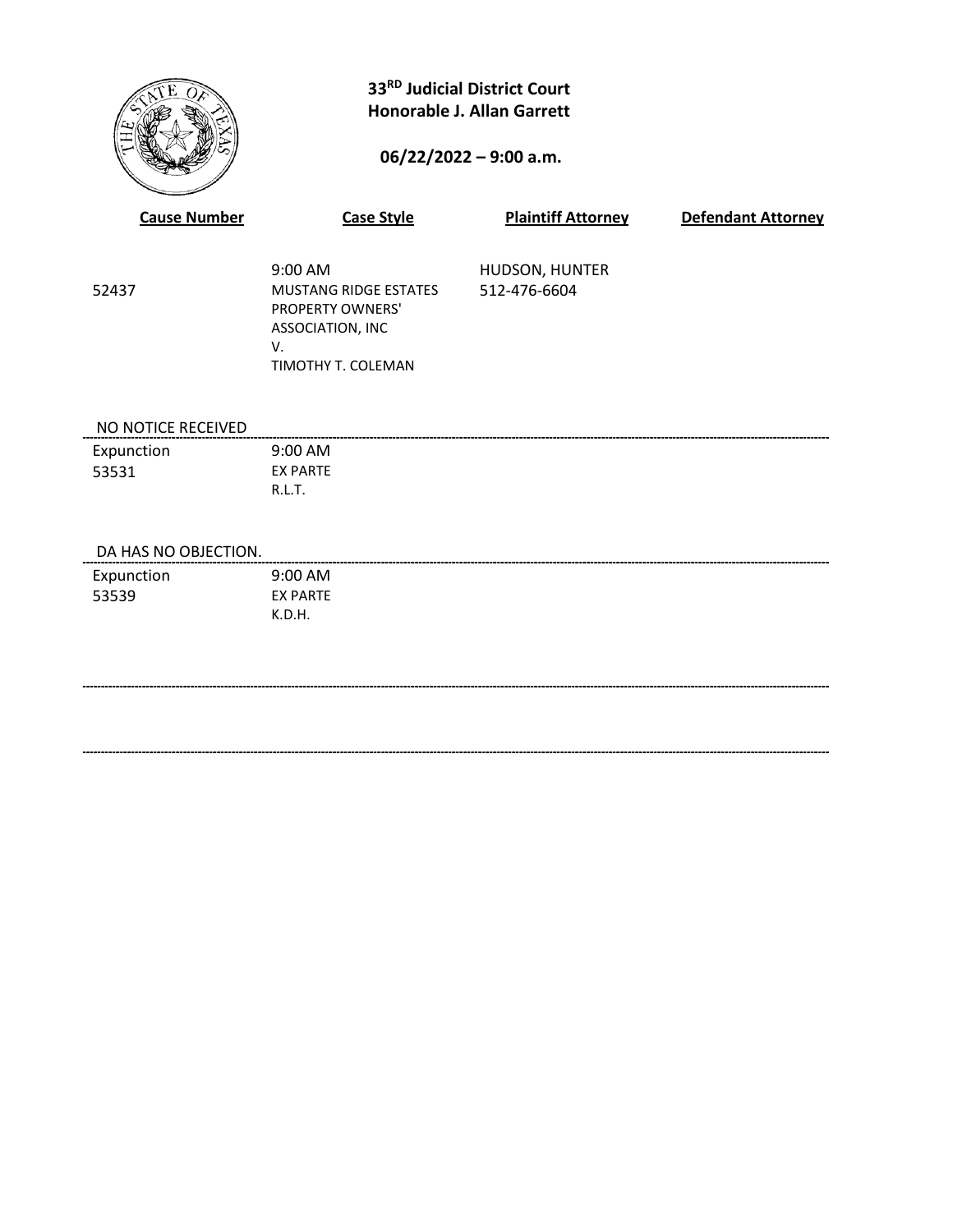| 1) 52193 - Status Hearing at 9:00 AM<br>ALLEN, KYLER<br>08/01/2003                                                                                                                                                                                                                                                                                                                                                                                                                                                                                                                                                                                                                                                                                                                                                                                                                                                                                                                                                                                                                                               |                       | Def, Pub<br>512-234-3061              |
|------------------------------------------------------------------------------------------------------------------------------------------------------------------------------------------------------------------------------------------------------------------------------------------------------------------------------------------------------------------------------------------------------------------------------------------------------------------------------------------------------------------------------------------------------------------------------------------------------------------------------------------------------------------------------------------------------------------------------------------------------------------------------------------------------------------------------------------------------------------------------------------------------------------------------------------------------------------------------------------------------------------------------------------------------------------------------------------------------------------|-----------------------|---------------------------------------|
| Warrant Status: Served; Served<br>Degree: Offense:<br>(F3) TAMPER/FABRICATE PHYS EVID W/INTENT TO IMPAIR                                                                                                                                                                                                                                                                                                                                                                                                                                                                                                                                                                                                                                                                                                                                                                                                                                                                                                                                                                                                         |                       |                                       |
| IN JAIL 23                                                                                                                                                                                                                                                                                                                                                                                                                                                                                                                                                                                                                                                                                                                                                                                                                                                                                                                                                                                                                                                                                                       |                       |                                       |
| Bond Information:<br>\$12,500.00 2021-013 LIBERTY BAIL BONDS<br>Continuances: 0<br>1 Day 02/12/2022 - 02/12/2022                                                                                                                                                                                                                                                                                                                                                                                                                                                                                                                                                                                                                                                                                                                                                                                                                                                                                                                                                                                                 |                       |                                       |
| Last Court Date: 04/01/2022<br><b>Related Cases:</b>                                                                                                                                                                                                                                                                                                                                                                                                                                                                                                                                                                                                                                                                                                                                                                                                                                                                                                                                                                                                                                                             |                       |                                       |
| Memo: AND ARRAIGNMENT                                                                                                                                                                                                                                                                                                                                                                                                                                                                                                                                                                                                                                                                                                                                                                                                                                                                                                                                                                                                                                                                                            | Assessed Fees:        | Projected Crt Costs:                  |
| <b>Future Hearing Date:</b><br>Age of Case: 409                                                                                                                                                                                                                                                                                                                                                                                                                                                                                                                                                                                                                                                                                                                                                                                                                                                                                                                                                                                                                                                                  | \$0.00                | \$290.00                              |
| Indictment Date: 05/04/2021                                                                                                                                                                                                                                                                                                                                                                                                                                                                                                                                                                                                                                                                                                                                                                                                                                                                                                                                                                                                                                                                                      |                       | <b>TOTAL:</b><br>\$290.00             |
| 2)<br>51043 - Status Hearing at 9:00 AM<br><b>BARLOW, GERARDO</b><br>08/06/1988                                                                                                                                                                                                                                                                                                                                                                                                                                                                                                                                                                                                                                                                                                                                                                                                                                                                                                                                                                                                                                  |                       | Def, Pub<br>512-234-3061              |
| Warrant Status: Served: Served: Served<br>Degree: Offense:<br>(F3) FORGERY GOVT/NATIONAL GOV INSTRMONEY/SECUR - CT1<br>(F3) FORGERY GOVT/NATIONAL GOV INSTRMONEY/SECUR - CT2<br>(F3) FORGERY GOVT/NATIONAL GOV INSTRMONEY/SECUR - CT3<br>(F3) FORGERY GOVT/NATIONAL GOV INSTRMONEY/SECUR - CT4<br>(F3) FORGERY GOVT/NATIONAL GOV INSTRMONEY/SECUR - CT5<br>(F3) FORGERY GOVT/NATIONAL GOV INSTRMONEY/SECUR - CT6<br>(F3) FORGERY GOVT/NATIONAL GOV INSTRMONEY/SECUR - CT7<br>(F3) FORGERY GOVT/NATIONAL GOV INSTRMONEY/SECUR - CT8<br>(F3) FORGERY GOVT/NATIONAL GOV INSTRMONEY/SECUR - CT9<br>Bond Information:<br>\$7,500.00 2019-010 LISA'S 007 BAIL BONDS<br>\$25,000.00 2019-010 LISA'S 007 BAIL BONDS<br>\$7,500.00 2019-010 LISA'S 007 BAIL BONDS<br>\$7,500.00 2019-010 LISA'S 007 BAIL BONDS<br>\$7,500.00 2019-010 LISA'S 007 BAIL BONDS<br>\$7,500.00 2019-010 LISA'S 007 BAIL BONDS<br>\$7,500.00 2019-010 LISA'S 007 BAIL BONDS<br>\$7,500.00 2019-010 LISA'S 007 BAIL BONDS<br>2 Days 05/13/2020 - 05/14/2020; 9 Days 09/10/2020 - 09/18/2020; 9 Days 09/10/2020 - 09/18/2020; 9 Days 09/10/2020 - |                       | <b>Court Appointed</b><br>07/01/2020  |
| 09/18/2020; 9 Days 09/10/2020 - 09/18/2020; 9 Days 09/10/2020 - 09/18/2020; 9 Days 09/10/2020 - 09/18/2020; 9 Days<br>Continuances: 19<br>09/10/2020 - 09/18/2020; 9 Days 09/10/2020 - 09/18/2020<br>Last Court Date: 08/27/2020<br>Related Cases: DC-00243-2020                                                                                                                                                                                                                                                                                                                                                                                                                                                                                                                                                                                                                                                                                                                                                                                                                                                 |                       |                                       |
| Memo:<br>Future Hearing Date:                                                                                                                                                                                                                                                                                                                                                                                                                                                                                                                                                                                                                                                                                                                                                                                                                                                                                                                                                                                                                                                                                    | <b>Assessed Fees:</b> | Projected Crt Costs:                  |
| Age of Case: 745<br>Indictment Date: 06/02/2020                                                                                                                                                                                                                                                                                                                                                                                                                                                                                                                                                                                                                                                                                                                                                                                                                                                                                                                                                                                                                                                                  | \$0.00                | \$290.00<br><b>TOTAL:</b><br>\$290.00 |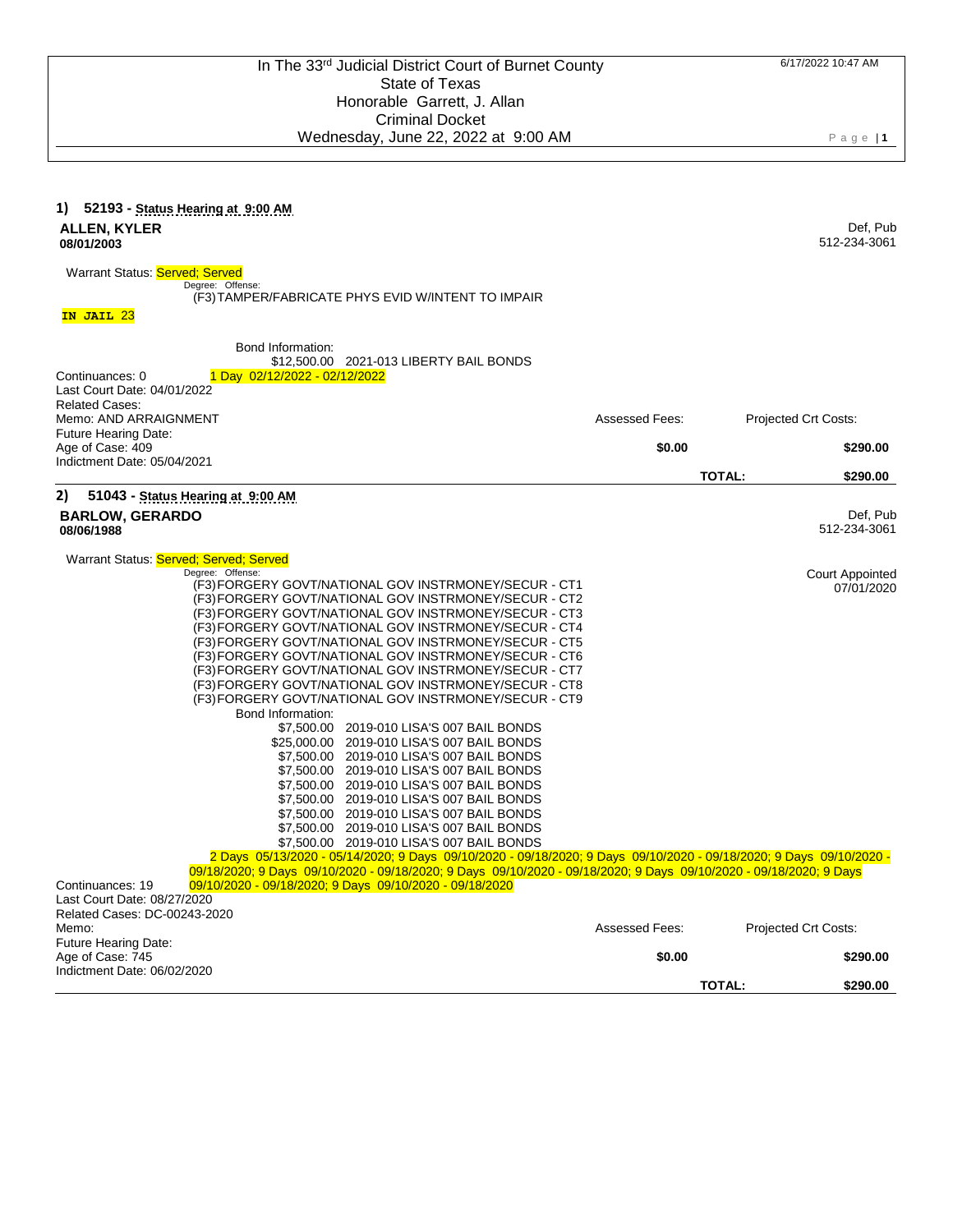| 3) 53341 - Status Hearing at 9:00 AM<br><b>BENNETT, BRIAN</b><br>12/18/1989                                                                                                                                                                             |                                 |                                       | Def, Pub<br>512-234-3061             |
|---------------------------------------------------------------------------------------------------------------------------------------------------------------------------------------------------------------------------------------------------------|---------------------------------|---------------------------------------|--------------------------------------|
| Warrant Status: Served; Served<br>Degree: Offense:<br>(FS) POSS CS PG 1 <1G                                                                                                                                                                             |                                 |                                       | <b>Court Appointed</b><br>09/03/2020 |
| Bond Information:<br>\$5,000.00 BENNETT, BRIAN DAVID<br>Continuances: 1<br>11 Days 09/02/2020 - 09/12/2020<br>Last Court Date: 05/11/2022<br><b>Related Cases:</b><br>Memo:<br>Future Hearing Date:<br>Age of Case: 101<br>Indictment Date: 03/08/2022  | <b>Assessed Fees:</b><br>\$0.00 | Projected Crt Costs:<br><b>TOTAL:</b> | \$290.00<br>\$290.00                 |
| 4)<br>53342 - Status Hearing at 9:00 AM<br><b>BENNETT, BRIAN DAVID</b><br>12/18/1989                                                                                                                                                                    |                                 |                                       | Def, Pub<br>512-234-3061             |
| Warrant Status: Served<br>Degree: Offense:<br>$(FS)$ POSS CS PG 1 <1G                                                                                                                                                                                   |                                 |                                       | <b>Court Appointed</b><br>03/08/2022 |
| Bond Information:<br>\$10,000.00 BENNETT, BRIAN DAVID<br>Continuances: 1<br>30 Days 09/16/2020 - 10/15/2020<br>Last Court Date: 05/11/2022<br><b>Related Cases:</b><br>Memo:<br>Future Hearing Date:<br>Age of Case: 101<br>Indictment Date: 03/08/2022 | Assessed Fees:<br>\$0.00        | Projected Crt Costs:                  | \$290.00                             |
| 5) 51956 - Status Hearing at 9:00 AM<br><b>CONELY, DOUGLAS</b><br>11/12/1966<br>Warrant Status: Served; Served; Served; Served<br>Degree: Offense:<br>(FS) POSS CS PG 1 <1G<br>IN JAIL 3                                                                |                                 | <b>TOTAL:</b>                         | \$290.00<br>Def, Pub<br>512-234-3061 |
| Continuances: 11<br>5 Days 12/19/2019 - 12/23/2019<br>Last Court Date: 06/25/2021<br><b>Related Cases:</b><br>Memo:<br>Future Hearing Date:<br>Age of Case: 472<br>Indictment Date: 03/02/2021                                                          | Assessed Fees:<br>\$0.00        | Projected Crt Costs:<br>TOTAL:        | \$290.00<br>\$290.00                 |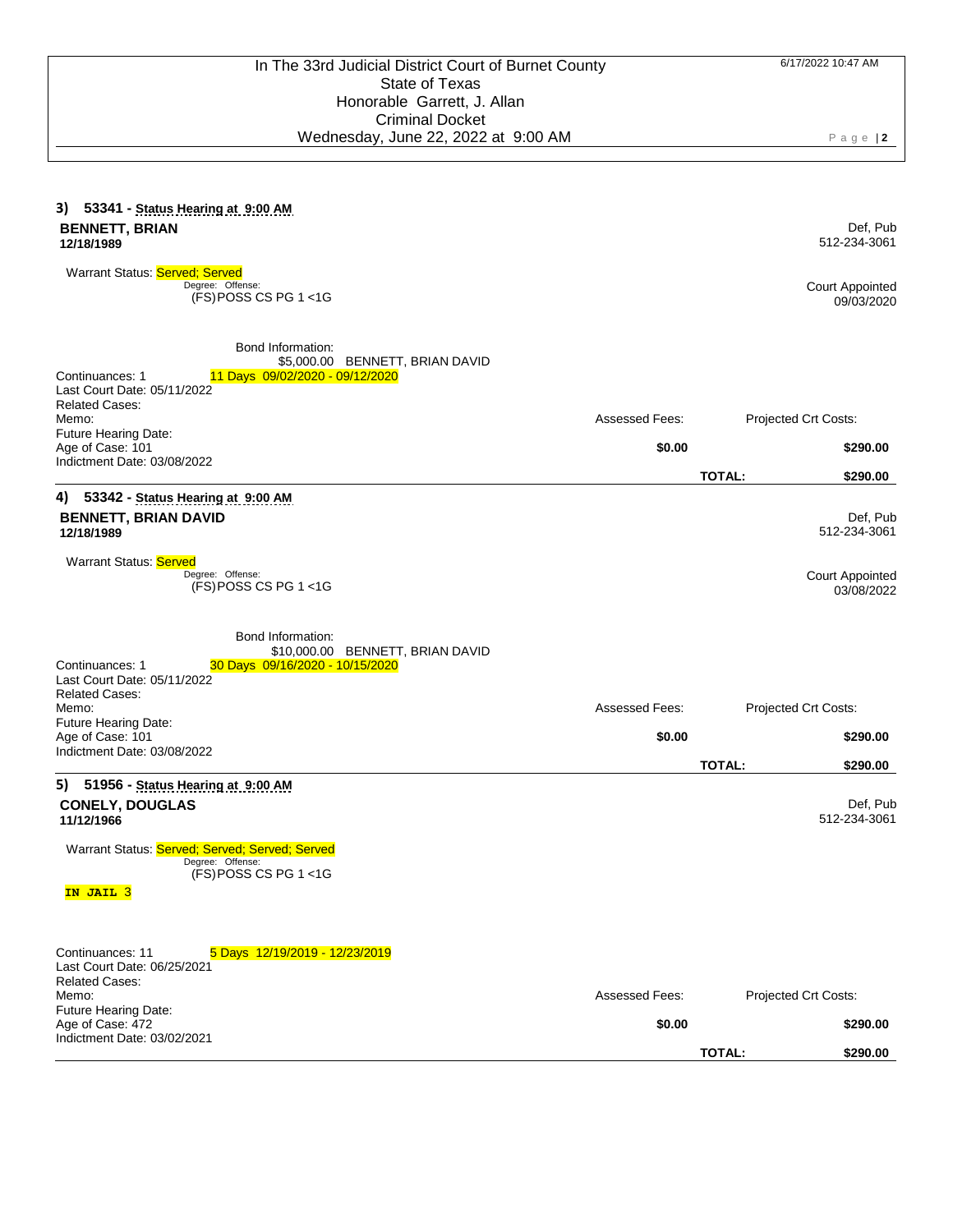| 52702 - Status Hearing at 9:00 AM<br>6)<br><b>GARCIA, HOPE</b><br>01/22/1999                                                                                          |                       |               | Def, Pub<br>512-234-3061             |
|-----------------------------------------------------------------------------------------------------------------------------------------------------------------------|-----------------------|---------------|--------------------------------------|
| Warrant Status: Served; Served; Served<br>Degree: Offense:<br>$(FS)$ POSS CS PG 1 <1G                                                                                 |                       |               | <b>Court Appointed</b><br>07/03/2021 |
| IN JAIL 38                                                                                                                                                            |                       |               |                                      |
| Continuances: 0<br>1 Day 07/03/2021 - 07/03/2021<br>Last Court Date: 04/01/2022                                                                                       |                       |               |                                      |
| <b>Related Cases:</b><br>Memo:                                                                                                                                        | Assessed Fees:        |               | Projected Crt Costs:                 |
| Future Hearing Date:<br>Age of Case: 283<br>Indictment Date: 09/07/2021                                                                                               | \$0.00                |               | \$290.00                             |
|                                                                                                                                                                       |                       | <b>TOTAL:</b> | \$290.00                             |
| 7)<br>53052 - Status Hearing at 9:00 AM<br><b>GARCIA, HOPE</b><br>01/22/1999                                                                                          |                       |               | Def, Pub<br>512-234-3061             |
| Warrant Status: Served; Served<br>Degree: Offense:<br>(F1) AGG ASSAULT DATE/FAMILY/HOUSE W/WEAPON<br>(F3) TAMPER/FABRICATE PHYS EVID W/INTENT TO IMPAIR<br>IN JAIL 38 |                       |               | <b>Court Appointed</b><br>06/08/2021 |
| Continuances: 0<br>13 Days 06/07/2021 - 06/19/2021; 13 Days 06/07/2021 - 06/19/2021<br>Last Court Date: 04/01/2022<br><b>Related Cases:</b><br>Memo:                  | Assessed Fees:        |               | Projected Crt Costs:                 |
| Future Hearing Date:                                                                                                                                                  |                       |               |                                      |
| Age of Case: 192<br>Indictment Date: 12/07/2021                                                                                                                       | \$0.00                | <b>TOTAL:</b> | \$390.00<br>\$390.00                 |
| 8) 53350 - Plea Docket ** at 9:00 AM<br><b>GARNER, ABRAHAM</b><br>05/13/1993                                                                                          |                       |               | Def, Pub<br>512-234-3061             |
| Warrant Status: Served<br>Degree: Offense:<br>$(FS)$ POSS CS PG 1 <1G                                                                                                 |                       |               | <b>Court Appointed</b><br>02/01/2022 |
| Bond Information:<br>\$5,000.00 2021-013 LIBERTY BAIL BONDS<br>Continuances: 1<br>2 Days 05/26/2021 - 05/27/2021<br>Last Court Date: 05/11/2022                       |                       |               |                                      |
| Related Cases: 53311<br>Memo:                                                                                                                                         | <b>Assessed Fees:</b> |               | Projected Crt Costs:                 |
| Future Hearing Date:<br>Age of Case: 101<br>Indictment Date: 03/08/2022                                                                                               | \$0.00                |               | \$290.00                             |
|                                                                                                                                                                       |                       | <b>TOTAL:</b> | \$290.00                             |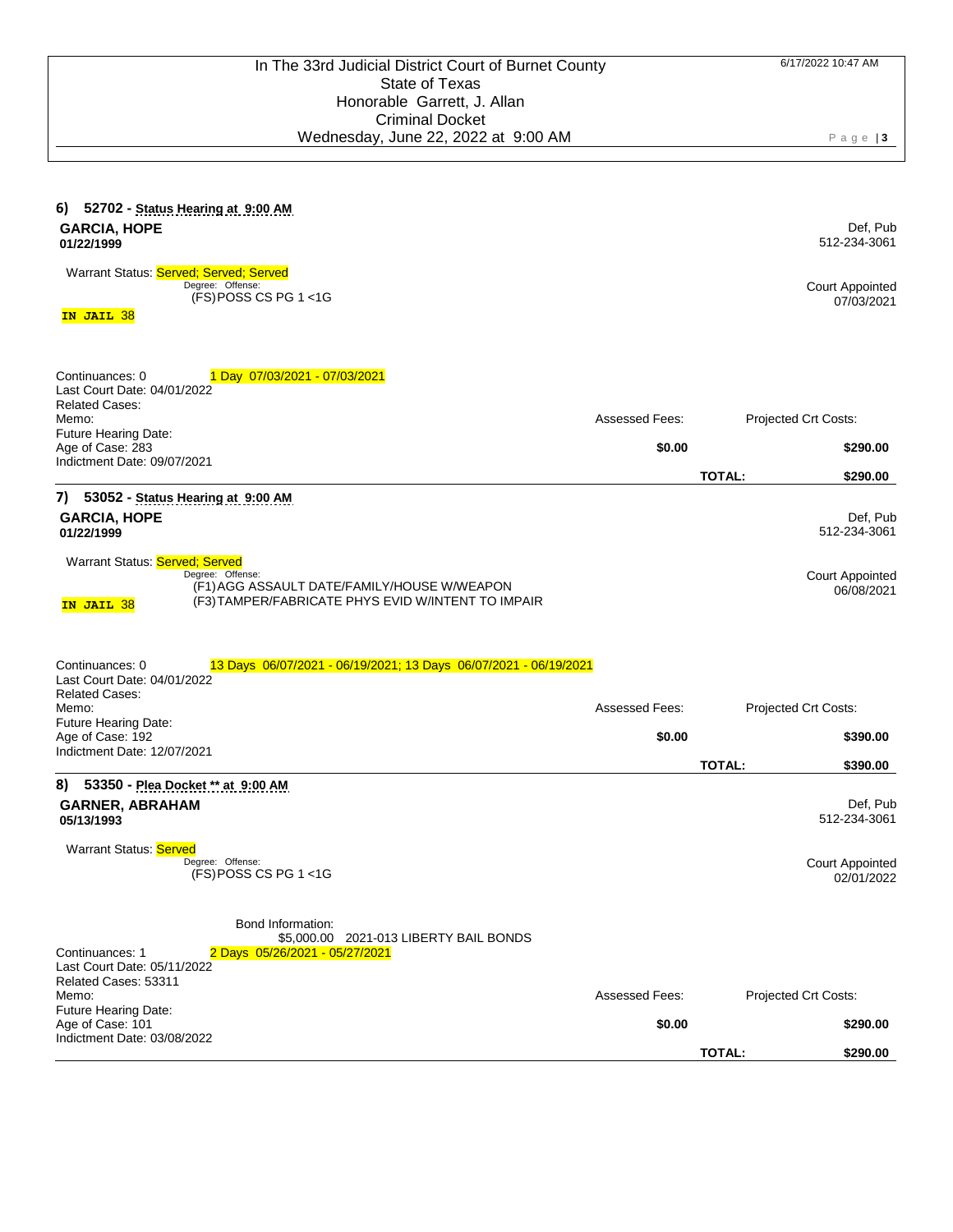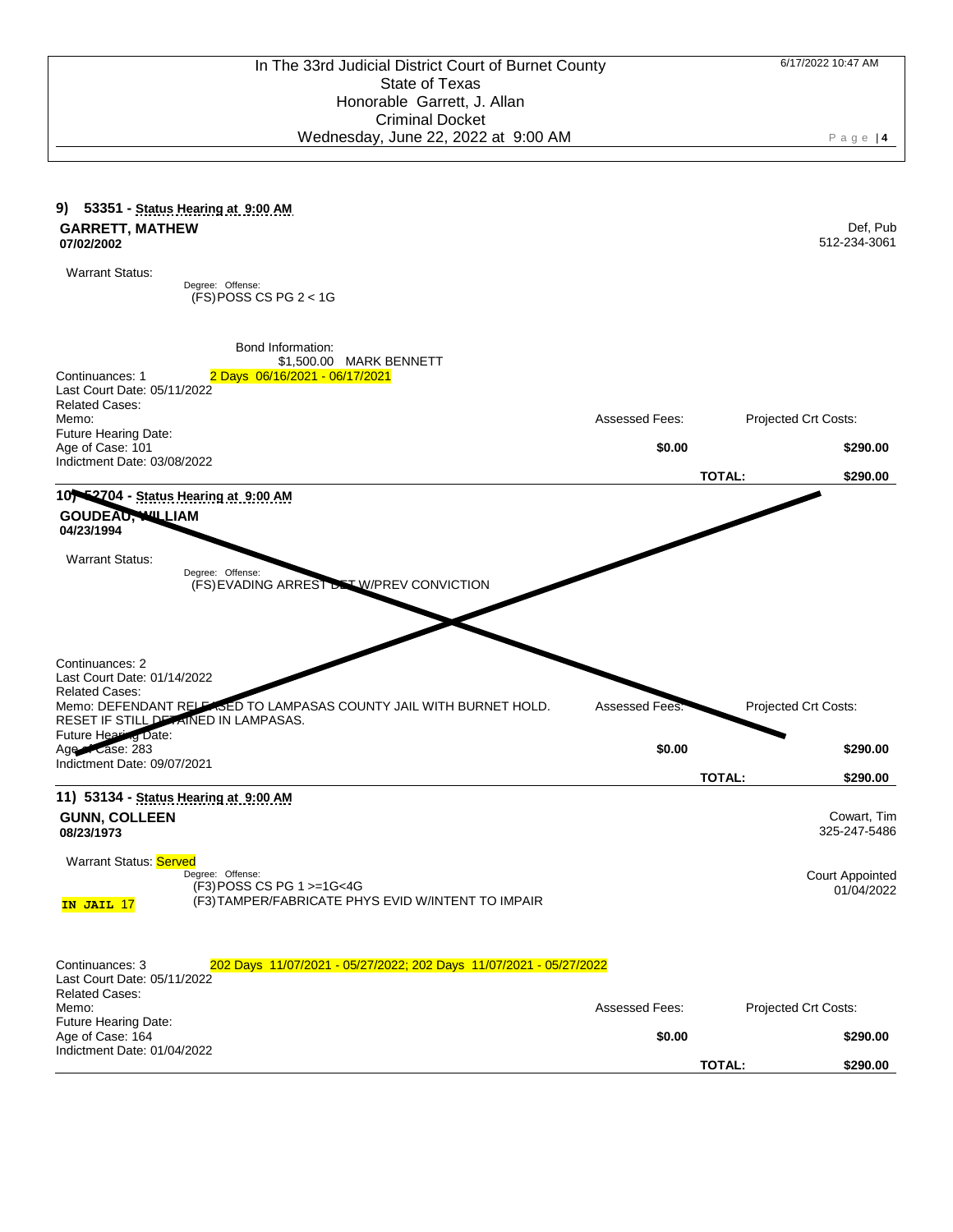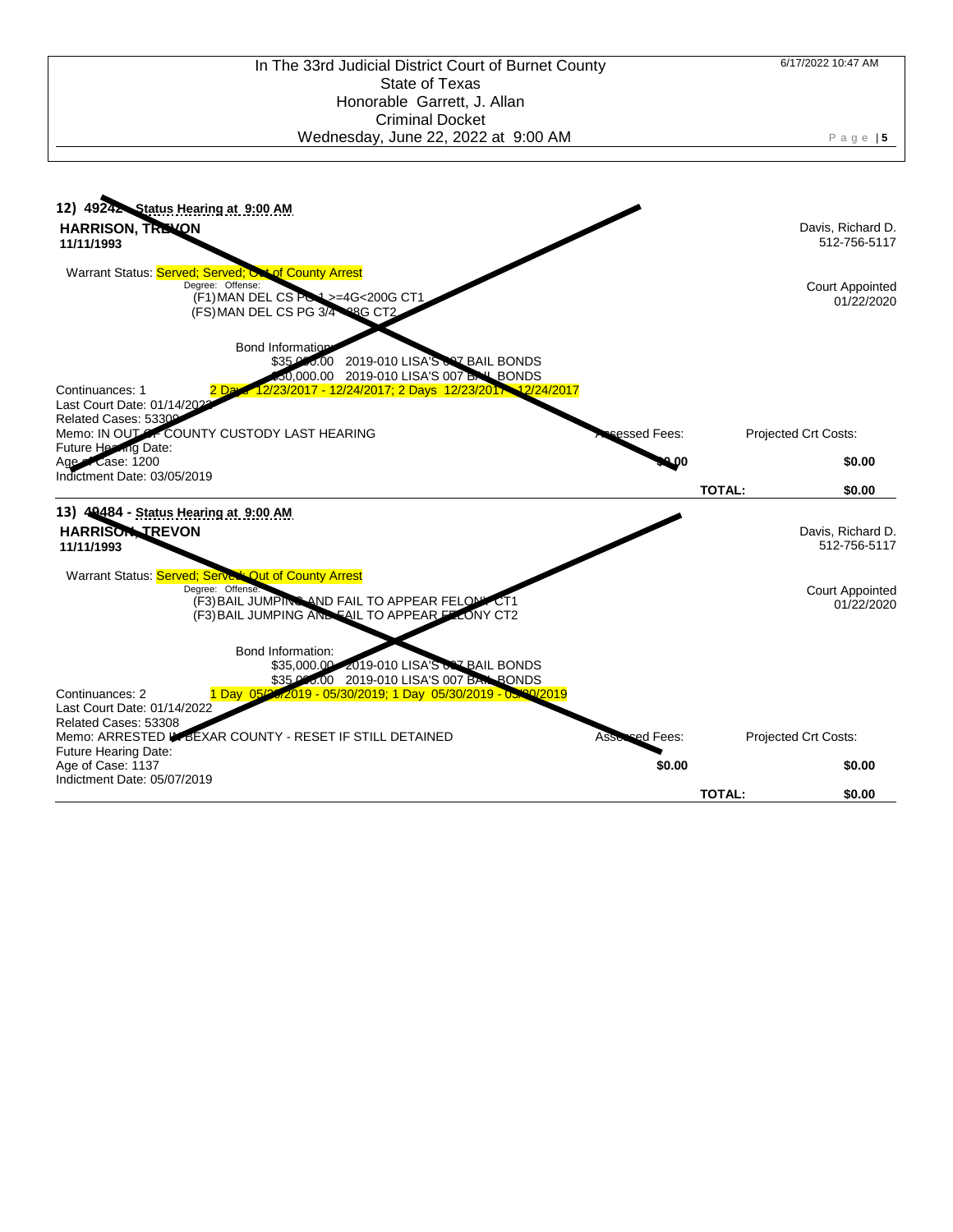

Indictment Date: 02/08/2022 **15) 51591 - Status Hearing at 9:00 AM HORTON, GARY**

**02/19/1986**

Continuances: 1

Related Cases:

Future Hearing Date:

Age of Case: 129

SETTING.

Last Court Date: 04/06/2022

Warrant Status: **Served**; Served

Degree: Offense: (FS) UNAUTH USE OF VEHICLE

**IN JAIL** 22

Bond Information: \$20,000.00 2019-010 LISA'S 007 BAIL BONDS

(F3) BAIL JUMPING AND FAIL TO APPEAR FELONY - CT 1 (F3) BAIL JUMPING AND FAIL TO APPEAR FELONY CT 2 (F3) BAIL JUMPING AND FAIL TO APPEAR FELONY - CT 3 (F3) BAIL JUMPING AND FAIL TO APPEAR FELONY - CT 4

Memo: AND ARRAIGNMENT. ARRESTED IN BEXAR COUNTY. NO BOND FILE AT TIME OF Asses

| 78 Days 10/23/2020 - 01/08/2021<br>Continuances: 0<br>Last Court Date: 06/04/2021                                  |                       |                                      |
|--------------------------------------------------------------------------------------------------------------------|-----------------------|--------------------------------------|
| <b>Related Cases:</b><br>Memo: AND ARRAIGNMENT<br><b>Future Hearing Date:</b>                                      | Assessed Fees:        | Projected Crt Costs:                 |
| Age of Case: 591<br>Indictment Date: 11/03/2020                                                                    | \$0.00                | \$290.00                             |
|                                                                                                                    |                       | <b>TOTAL:</b><br>\$290.00            |
| 16) 52098 - Status Hearing at 9:00 AM                                                                              |                       |                                      |
| <b>HORTON, GARY</b><br>02/19/1986                                                                                  |                       | Cowart, Tim<br>325-247-5486          |
| Warrant Status: Recalled; Served; Recalled; Served<br>Degree: Offense:<br>(FS) UNAUTH USE OF VEHICLE<br>IN JAIL 22 |                       | <b>Court Appointed</b><br>04/13/2021 |
| Bond Information:<br>\$5,000.00 LIPSTICK BAIL BONDS                                                                |                       |                                      |
| 22 Days as of 06-17-2022 05/27/2022 -<br>Continuances: 0<br>Last Court Date: 09/01/2021<br><b>Related Cases:</b>   |                       |                                      |
| Memo: AND ARRAIGNMENT                                                                                              | <b>Assessed Fees:</b> | Projected Crt Costs:                 |
| <b>Future Hearing Date:</b><br>Age of Case: 437<br>Indictment Date: 04/06/2021                                     | \$0.00                | \$290.00                             |

**TOTAL: \$290.00**

Fees: Projected Crt Costs:

**\$0.00 \$290.00**

**TOTAL: \$290.00**

Cowart, Tim 325-247-5486

Court Appointed 11/03/2020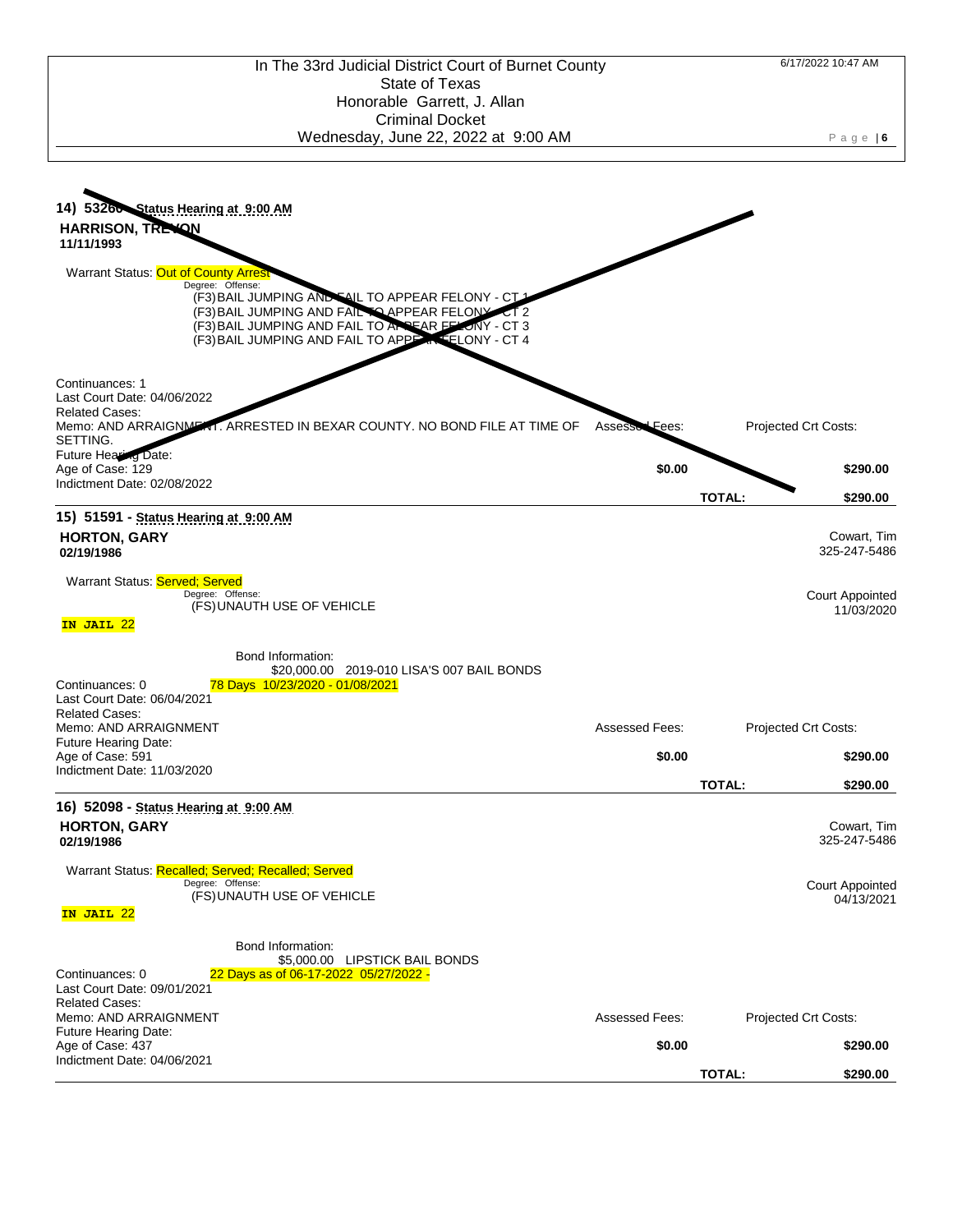| 17) 52854 - Status Hearing at 9:00 AM<br><b>HORTON, GARY</b><br>02/19/1986                                                                                                                               |                              | Cowart, Tim<br>325-247-5486                                   |
|----------------------------------------------------------------------------------------------------------------------------------------------------------------------------------------------------------|------------------------------|---------------------------------------------------------------|
| <b>Warrant Status: Served</b><br>Degree: Offense:<br>(F3) BAIL JUMPING AND FAIL TO APPEAR FELONY<br>IN JAIL 22                                                                                           |                              | <b>Court Appointed</b><br>05/31/2022                          |
| 22 Days as of 06-17-2022 05/27/2022 -<br>Continuances: 0<br>Last Court Date: 12/03/2021<br><b>Related Cases:</b><br>Memo: AND ARRAIGNMENT                                                                | Assessed Fees:               | Projected Crt Costs:                                          |
| Future Hearing Date:<br>Age of Case: 255<br>Indictment Date: 10/05/2021                                                                                                                                  | \$0.00                       | \$290.00<br><b>TOTAL:</b><br>\$290.00                         |
| 18) 53165 - Pretrial Motion to Request Adjudication at 9:00 AM<br><b>JOY, WALTER CLAYTON</b><br>11/07/1986<br><b>Warrant Status: Served</b><br>Degree: Offense:<br>$(FS)$ POSS CS PG 1 <1G<br>IN JAIL 64 |                              | Def, Pub<br>512-234-3061                                      |
| Continuances: 2<br>52 Days 11/17/2021 - 01/07/2022<br>Last Court Date:<br><b>Related Cases:</b><br>Memo:<br>Future Hearing Date:<br>Age of Case: 163<br>Indictment Date: 01/05/2022                      | Assessed Fees:<br>\$1,115.00 | Projected Crt Costs:<br>\$0.00<br><b>TOTAL:</b><br>\$1,115.00 |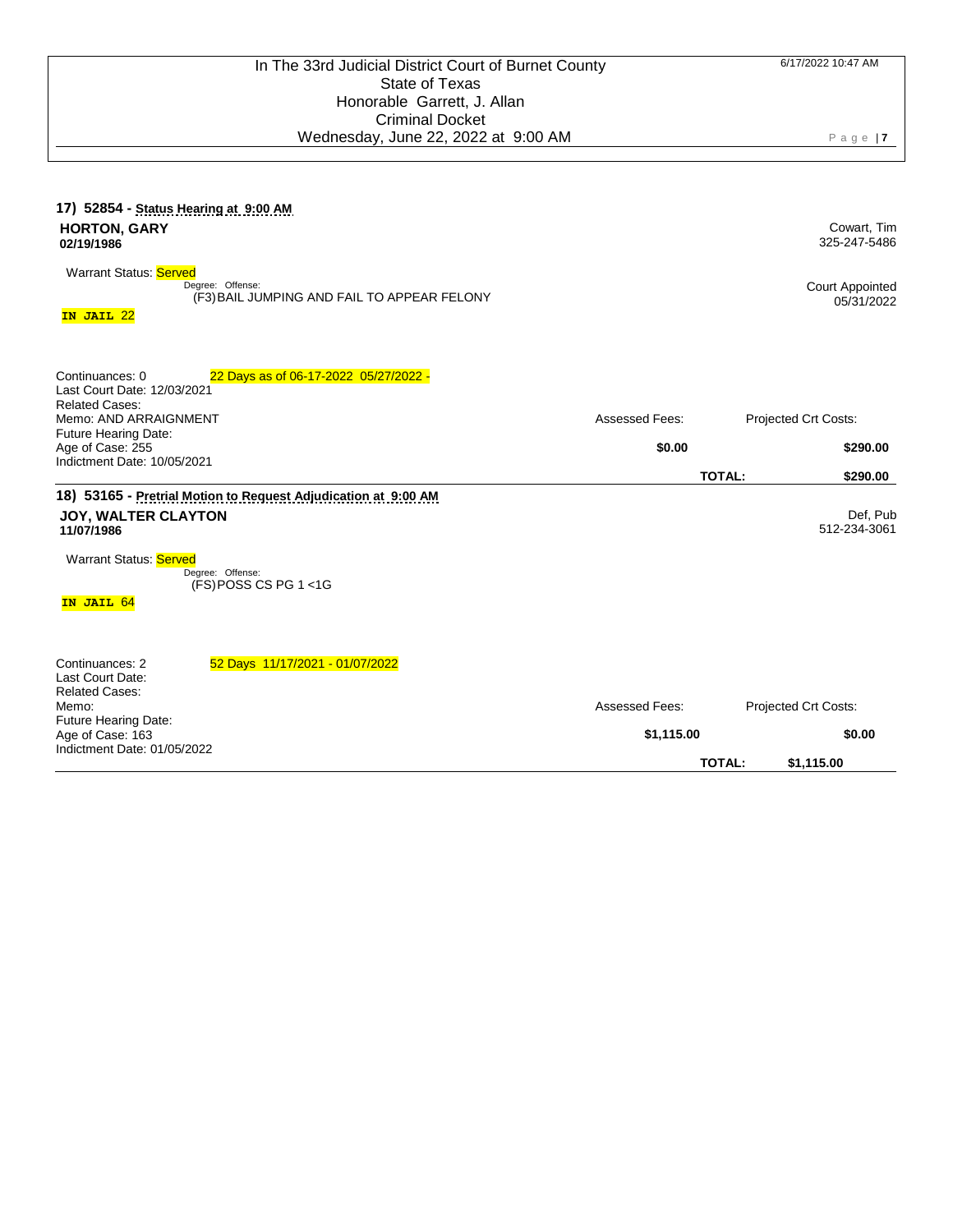## **19) 52458 - Sentencing Hearing at 9:00 AM LAMB, JOHNATHAN 11/21/1987**

Def, Pub 512-234-3061

P a g e | **8**

| Warrant Status: Served: Served |                  |
|--------------------------------|------------------|
|                                | Degree: Offense: |

 $IN$ 

|                 | (F1) SEX ABUSE OF CHILD CONTINUOUS: VICTIM UNDER 14 - CT 1<br>(F1) SEX ABUSE OF CHILD CONTINUOUS: VICTIM UNDER 14 - CT 2<br>(F3) POSS OF CHILD PORNOGRAPHY - CT 3<br>(F3) POSS OF CHILD PORNOGRAPHY - CT 4<br>(F3) POSS OF CHILD PORNOGRAPHY - CT 5<br>(F3) POSS OF CHILD PORNOGRAPHY - CT 6<br>(F3) POSS OF CHILD PORNOGRAPHY - CT 7<br>(F3) POSS OF CHILD PORNOGRAPHY - CT 8<br>(F3) POSS OF CHILD PORNOGRAPHY - CT 9<br>(F3) POSS OF CHILD PORNOGRAPHY - CT 10<br>(F3) POSS OF CHILD PORNOGRAPHY - CT 11 |
|-----------------|-------------------------------------------------------------------------------------------------------------------------------------------------------------------------------------------------------------------------------------------------------------------------------------------------------------------------------------------------------------------------------------------------------------------------------------------------------------------------------------------------------------|
|                 | (F3) POSS OF CHILD PORNOGRAPHY - CT 12<br>(F3) POSS OF CHILD PORNOGRAPHY - CT 13                                                                                                                                                                                                                                                                                                                                                                                                                            |
|                 | (F3) POSS OF CHILD PORNOGRAPHY - CT 14                                                                                                                                                                                                                                                                                                                                                                                                                                                                      |
|                 | (F3) POSS OF CHILD PORNOGRAPHY - CT 15                                                                                                                                                                                                                                                                                                                                                                                                                                                                      |
|                 | (F3) POSS OF CHILD PORNOGRAPHY - CT 16                                                                                                                                                                                                                                                                                                                                                                                                                                                                      |
|                 | (F3) POSS OF CHILD PORNOGRAPHY - CT 17                                                                                                                                                                                                                                                                                                                                                                                                                                                                      |
|                 | (F3) POSS OF CHILD PORNOGRAPHY - CT 18                                                                                                                                                                                                                                                                                                                                                                                                                                                                      |
| <b>JAIL 435</b> | (F3) POSS OF CHILD PORNOGRAPHY - CT 19                                                                                                                                                                                                                                                                                                                                                                                                                                                                      |
|                 | (F3) POSS OF CHILD PORNOGRAPHY - CT 20                                                                                                                                                                                                                                                                                                                                                                                                                                                                      |
|                 | (F3) POSS OF CHILD PORNOGRAPHY - CT 21<br>(F3) POSS OF CHILD PORNOGRAPHY - CT 22                                                                                                                                                                                                                                                                                                                                                                                                                            |
|                 | (F3) POSS OF CHILD PORNOGRAPHY - CT 23                                                                                                                                                                                                                                                                                                                                                                                                                                                                      |
|                 | (F3) POSS OF CHILD PORNOGRAPHY - CT 24                                                                                                                                                                                                                                                                                                                                                                                                                                                                      |
|                 | (F3) POSS OF CHILD PORNOGRAPHY - CT 25                                                                                                                                                                                                                                                                                                                                                                                                                                                                      |
|                 | (F3) POSS OF CHILD PORNOGRAPHY - CT 26                                                                                                                                                                                                                                                                                                                                                                                                                                                                      |
|                 | (F3) POSS OF CHILD PORNOGRAPHY - CT 27                                                                                                                                                                                                                                                                                                                                                                                                                                                                      |
|                 | (F3) POSS OF CHILD PORNOGRAPHY - CT 28                                                                                                                                                                                                                                                                                                                                                                                                                                                                      |
|                 | (F3) POSS OF CHILD PORNOGRAPHY - CT 29                                                                                                                                                                                                                                                                                                                                                                                                                                                                      |
|                 | (F3) POSS OF CHILD PORNOGRAPHY - CT 30                                                                                                                                                                                                                                                                                                                                                                                                                                                                      |
|                 | (F3) POSS OF CHILD PORNOGRAPHY - CT 31                                                                                                                                                                                                                                                                                                                                                                                                                                                                      |
|                 | (F3) POSS OF CHILD PORNOGRAPHY - CT 32                                                                                                                                                                                                                                                                                                                                                                                                                                                                      |
|                 | (F3) POSS OF CHILD PORNOGRAPHY - CT 33                                                                                                                                                                                                                                                                                                                                                                                                                                                                      |
|                 | (F3) POSS OF CHILD PORNOGRAPHY - CT 34<br>(F3) POSS OF CHILD PORNOGRAPHY - CT 35                                                                                                                                                                                                                                                                                                                                                                                                                            |
|                 | (F3) POSS OF CHILD PORNOGRAPHY - CT 36                                                                                                                                                                                                                                                                                                                                                                                                                                                                      |
|                 | (F3) POSS OF CHILD PORNOGRAPHY - CT 37                                                                                                                                                                                                                                                                                                                                                                                                                                                                      |
|                 | (F3) POSS OF CHILD PORNOGRAPHY - CT 38                                                                                                                                                                                                                                                                                                                                                                                                                                                                      |
|                 |                                                                                                                                                                                                                                                                                                                                                                                                                                                                                                             |

| Continuances: 0<br>Last Court Date: 05/31/2022<br>Related Cases: 52280 |                |                             |
|------------------------------------------------------------------------|----------------|-----------------------------|
| Memo:<br><b>Future Hearing Date:</b>                                   | Assessed Fees: | <b>Projected Crt Costs:</b> |
| Age of Case: 351<br>Indictment Date: 07/01/2021                        | \$0.00         | \$390.00                    |
|                                                                        |                | <b>TOTAL:</b><br>\$390.00   |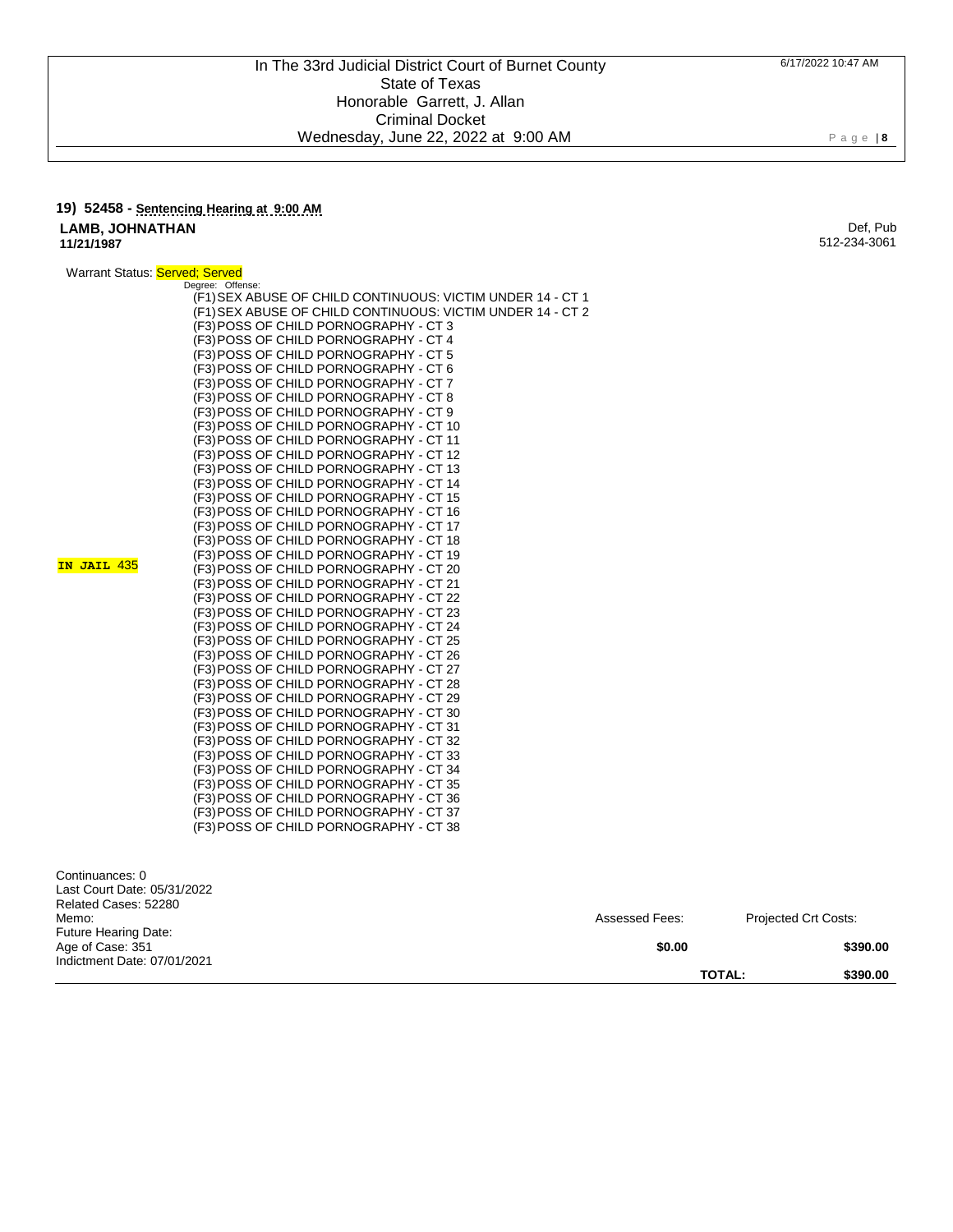Yturri, David P. 830-377-5215

## **20) 51595 - Compliance Hearing at 9:00 AM MARICHALAR, MATEO 07/24/1998**

Warrant Status:

Degree: Offense: (FS) POSS CS PG 2 < 1G

| Bond Information:<br>\$5,000.00 MARICHALAR, MATEO<br>2 Days 03/31/2019 - 04/01/2019<br>Continuances: 2<br>Last Court Date: 06/30/2021<br><b>Related Cases:</b>                      |                                 |                                                                     |
|-------------------------------------------------------------------------------------------------------------------------------------------------------------------------------------|---------------------------------|---------------------------------------------------------------------|
| Memo: Defendant excused if in compliance.                                                                                                                                           | <b>Assessed Fees:</b>           | Projected Crt Costs:                                                |
| <b>Future Hearing Date:</b><br>Age of Case: 591                                                                                                                                     | \$0.00                          | \$290.00                                                            |
| Indictment Date: 11/03/2020                                                                                                                                                         |                                 | <b>TOTAL:</b><br>\$290.00                                           |
| 21) 5892 - Status Hearing at 9:00 AM                                                                                                                                                |                                 |                                                                     |
| <b>MAYNARD, KEITH</b><br>05/07/1983                                                                                                                                                 |                                 | Cowart, Tim<br>325-247-5486                                         |
| <b>Warrant Status:</b><br>Degree: Offense:<br>$(F3)$ POSS CS PG 1 <1G<br>IN JAIL 38                                                                                                 |                                 | Court Appointed<br>12/20/2021                                       |
| Continuances: 3<br>Last Court Date: 10/19/2017<br>Related Cases: 47432<br>Memo: TO BE HEARD IN BURNET.<br>Future Hearing Date:<br>Age of Case: 1894                                 | Assessed Fees:<br>\$0.00        | Projected Crt Costs:<br>\$290.00                                    |
| Indictment Date: 04/10/2017                                                                                                                                                         |                                 | <b>TOTAL:</b><br>\$290.00                                           |
| 22) 47432 - Status Hearing at 9:00 AM<br><b>MAYNARD, KEITH</b><br>05/07/1983<br>Warrant Status: Served: Served: Served<br>Degree: Offense:<br>$(FS)$ POSS CS PG 1 <1G<br>IN JAIL 38 |                                 | Cowart, Tim<br>325-247-5486<br><b>Court Appointed</b><br>12/20/2021 |
| Continuances: 3<br>8 Days 07/25/2017 - 08/01/2017<br>Last Court Date: 01/05/2018<br>Related Cases: 5892; 47892<br>Memo:<br><b>Future Hearing Date:</b><br>Age of Case: 1683         | <b>Assessed Fees:</b><br>\$0.00 | Projected Crt Costs:<br>\$290.00                                    |
| Indictment Date: 11/07/2017                                                                                                                                                         |                                 | <b>TOTAL:</b><br>\$290.00                                           |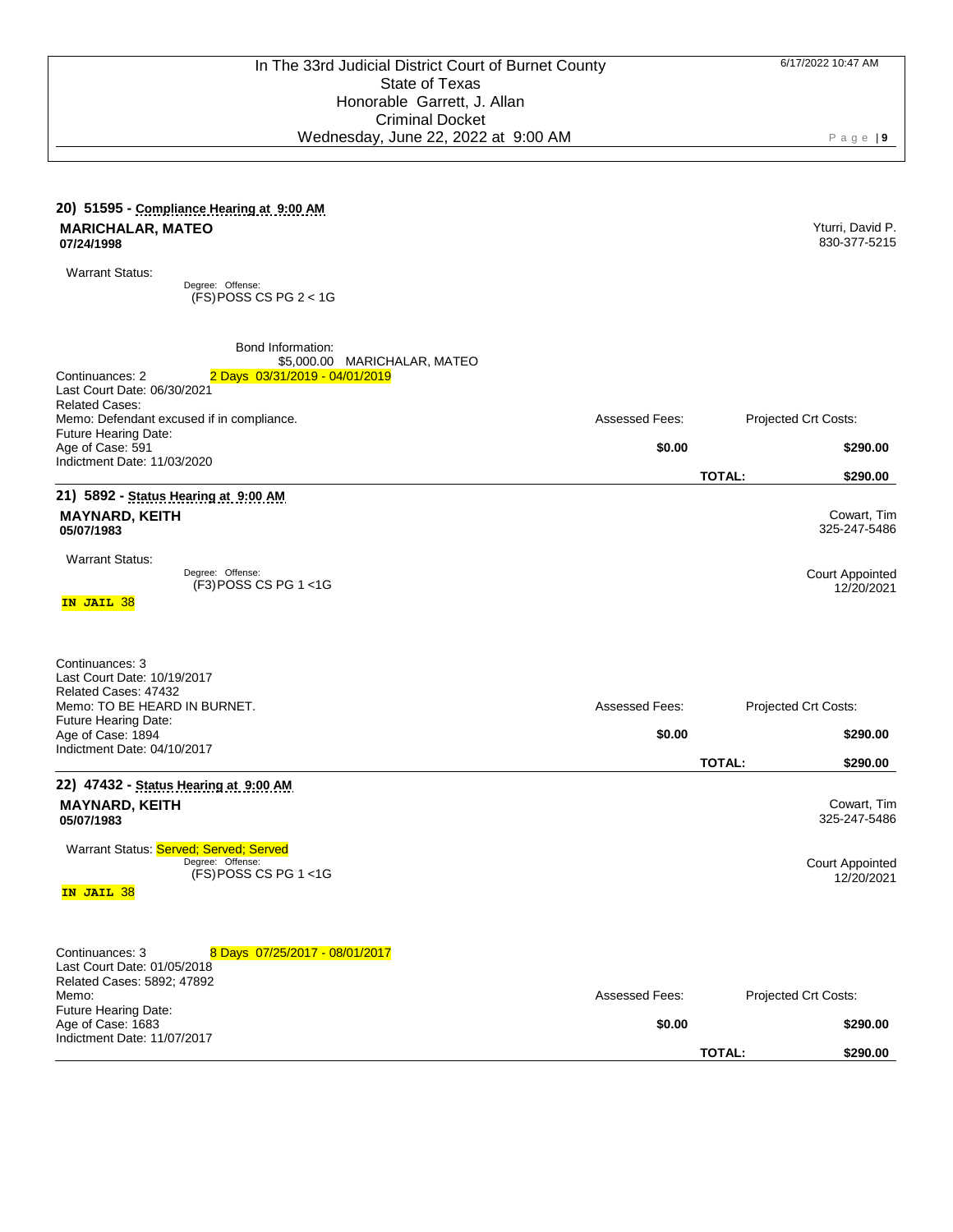| 23) 46380 - Pretrial Motion to Request Adjudication at 9:00 AM<br><b>MEDINA, EDGAR</b><br>04/15/1983 |                                                                                        |                                                                                              |                       |               | Shell, Austin C.<br>830-798-1690 |
|------------------------------------------------------------------------------------------------------|----------------------------------------------------------------------------------------|----------------------------------------------------------------------------------------------|-----------------------|---------------|----------------------------------|
| Warrant Status: Served; Served; Served; Served; Served; Served                                       | Degree: Offense:<br>(FS) UNAUTH USE OF VEHICLE                                         |                                                                                              |                       |               |                                  |
| IN JAIL 22                                                                                           |                                                                                        |                                                                                              |                       |               |                                  |
| Continuances: 0<br>Last Court Date: 03/04/2021<br><b>Related Cases:</b>                              | Bond Information:<br>1 Day 12/11/2016 - 12/11/2016                                     | \$25,000.00 2015-003 AA-BEST BAIL BONDS                                                      |                       |               |                                  |
| Memo:<br>Future Hearing Date:                                                                        |                                                                                        |                                                                                              | <b>Assessed Fees:</b> |               | Projected Crt Costs:             |
| Age of Case: 1927<br>Indictment Date: 03/08/2017                                                     |                                                                                        |                                                                                              | \$1,332.00            |               | \$290.00                         |
| 24) 52949 - Status Hearing at 9:00 AM                                                                |                                                                                        |                                                                                              |                       | <b>TOTAL:</b> | \$1,622.00                       |
| <b>MUELLER, BRYAN</b><br>03/15/1985                                                                  |                                                                                        |                                                                                              |                       |               | Def, Pub<br>512-234-3061         |
| Warrant Status: Served                                                                               | Degree: Offense:<br>(F1) THEFT PROP>=\$300K                                            |                                                                                              |                       |               | Court Appointed<br>11/16/2021    |
| Continuances: 2<br>Last Court Date:<br>Related Cases: CR8124<br>Memo:                                | Bond Information:<br>1 Day 11/11/2021 - 11/11/2021                                     | \$40,000.00 2020-012 HILL COUNTRY BAIL BONDS                                                 | <b>Assessed Fees:</b> |               | Projected Crt Costs:             |
| Future Hearing Date:<br>Age of Case: 227                                                             |                                                                                        |                                                                                              | \$0.00                |               | \$290.00                         |
| Indictment Date: 11/02/2021                                                                          |                                                                                        |                                                                                              |                       | <b>TOTAL:</b> | \$290.00                         |
| 25) CR8124 - Status Hearing at 9:00 AM<br><b>MUELLER, BRYAN MADISON</b><br>03/15/1985                |                                                                                        |                                                                                              |                       |               | Def, Pub<br>512-234-3061         |
| <b>Warrant Status:</b>                                                                               | Degree: Offense:<br>(FS) THEFT PROP >=\$2,500<\$30K<br>(FS) THEFT PROP >=\$2,500<\$30K |                                                                                              |                       |               |                                  |
| Continuances: 2<br>Last Court Date: 01/19/2022                                                       | Bond Information:                                                                      | \$10,000.00 2020-012 HILL COUNTRY BAIL BONDS<br>\$10,000.00 2020-012 HILL COUNTRY BAIL BONDS |                       |               |                                  |
| Related Cases: 52949<br>Memo:                                                                        |                                                                                        |                                                                                              | <b>Assessed Fees:</b> |               | Projected Crt Costs:             |
| Future Hearing Date:<br>Age of Case: 501                                                             |                                                                                        |                                                                                              | \$0.00                |               | \$290.00                         |
| Indictment Date: 02/01/2021                                                                          |                                                                                        |                                                                                              |                       | <b>TOTAL:</b> | \$290.00                         |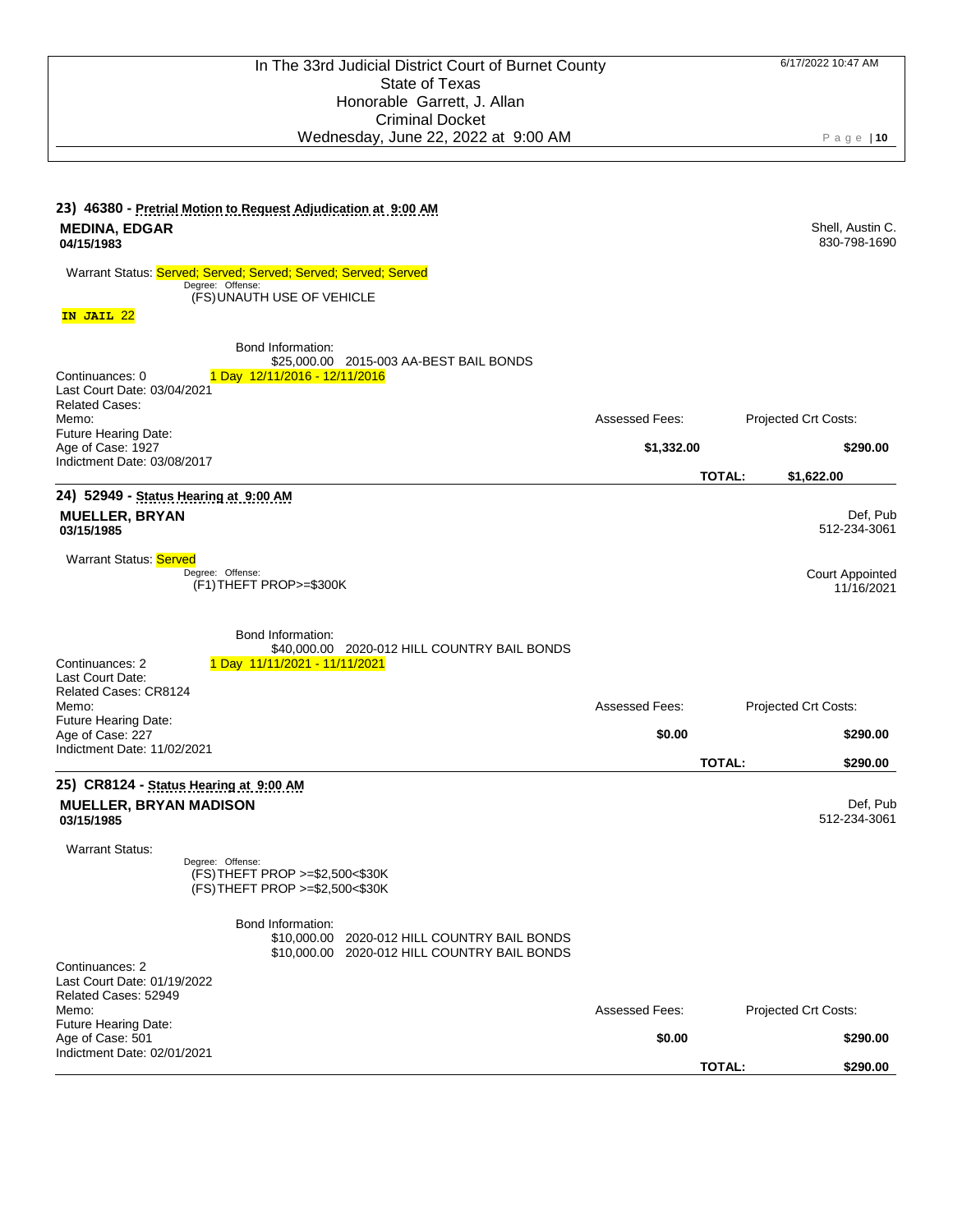| 26) 52466 - Status Hearing at 9:00 AM<br><b>OZUNA, SANTOS</b><br>06/12/1978<br>Warrant Status: Served; Served; Served<br>Degree: Offense:<br>(FU) FAIL TO COMPLY SEX OFFENDERS DUTY TO REGISTER W/PREV CONV<br>IN JAIL 52                           |                                 |               | Def, Pub<br>512-234-3061<br><b>Court Appointed</b><br>05/03/2021 |
|-----------------------------------------------------------------------------------------------------------------------------------------------------------------------------------------------------------------------------------------------------|---------------------------------|---------------|------------------------------------------------------------------|
| Continuances: 7<br>18 Days 04/28/2021 - 05/15/2021<br>Last Court Date: 08/27/2021<br>Related Cases: 52845; 52846<br>Memo: NO FURTHER RESETS. AWHC ON FILE<br>Future Hearing Date:<br>Age of Case: 351<br>Indictment Date: 07/01/2021                | <b>Assessed Fees:</b><br>\$0.00 | <b>TOTAL:</b> | Projected Crt Costs:<br>\$290.00<br>\$290.00                     |
| 27) 52845 - Status Hearing at 9:00 AM<br><b>OZUNA, SANTOS</b><br>06/12/1978<br>Warrant Status: Served; Served<br>Degree: Offense:<br>(FU) SEX OFFENDERS DUTY TO REGISTER W/PREV CONV<br>IN JAIL 52                                                  |                                 |               | Def, Pub<br>512-234-3061                                         |
| Continuances: 4<br><u>107 Days 09/09/2021 - 12/24/2021</u><br>Last Court Date: 11/10/2021<br>Related Cases: 52466; 52758; 52846<br>Memo: NO FURTHER RESETS. AWHC ON FILE<br>Future Hearing Date:<br>Age of Case: 255<br>Indictment Date: 10/05/2021 | <b>Assessed Fees:</b><br>\$0.00 | <b>TOTAL:</b> | Projected Crt Costs:<br>\$290.00<br>\$290.00                     |
| 28) 52846 - Status Hearing at 9:00 AM<br><b>OZUNA, SANTOS</b><br>06/12/1978<br>Warrant Status: Served: Served<br>Degree: Offense:<br>(F3) BAIL JUMPING AND FAIL TO APPEAR FELONY<br><mark>IN JAIL 52</mark>                                         |                                 |               | Def, Pub<br>512-234-3061                                         |
| Continuances: 4<br>72 Days 10/14/2021 - 12/24/2021<br>Last Court Date: 11/10/2021<br>Related Cases: 52466; 52845<br>Memo: AWHC ON FILE.<br>Future Hearing Date:<br>Age of Case: 255<br>Indictment Date: 10/05/2021                                  | <b>Assessed Fees:</b><br>\$0.00 | <b>TOTAL:</b> | Projected Crt Costs:<br>\$290.00<br>\$290.00                     |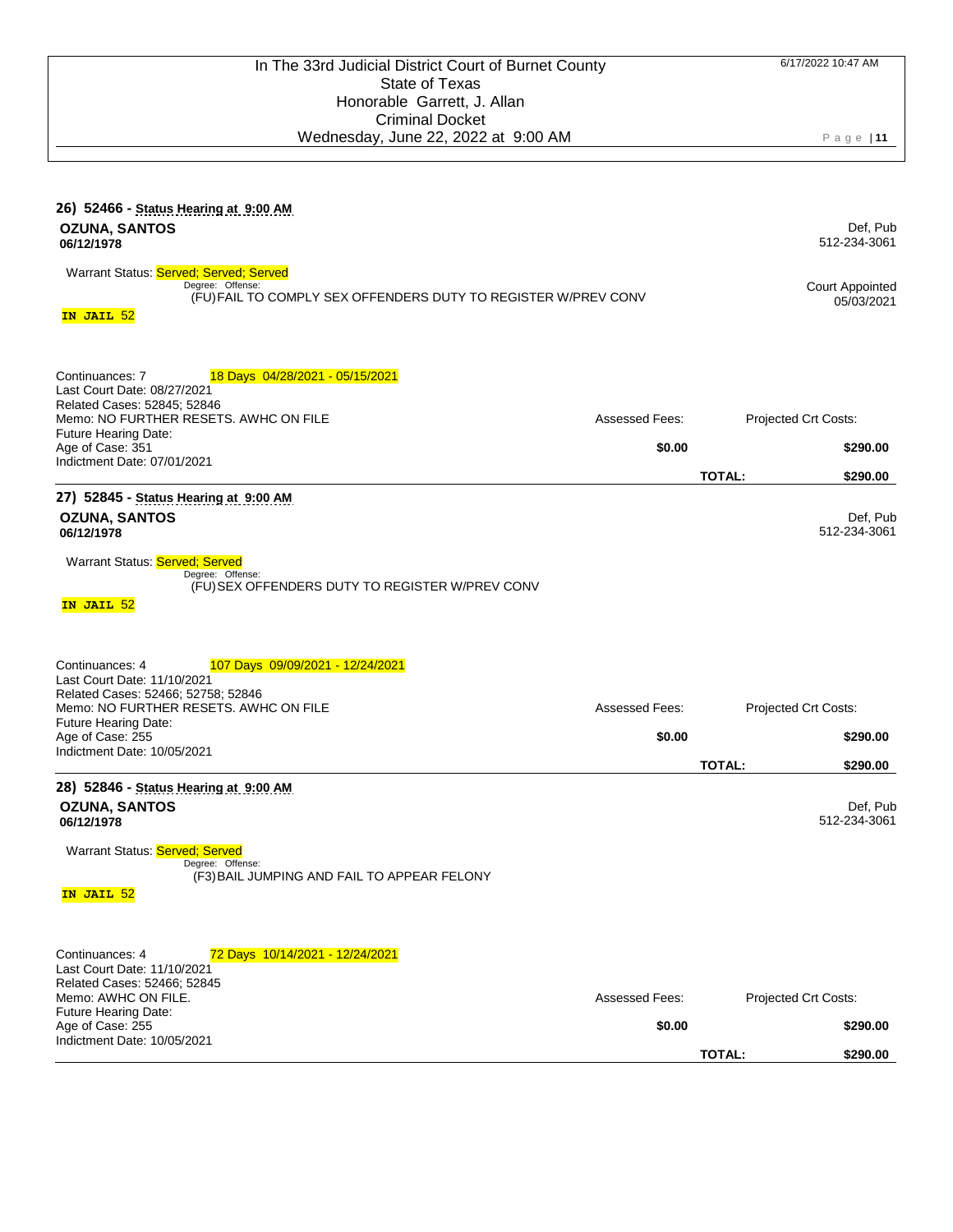### **29) 51391 - Pretrial Motion to Revoke Probation at 9:00 AM RIOS-HERNANDEZ, RODOLFO 04/19/1988**

Warrant Status: Served; Served

Degree: (F3) Offense: OBSTRUCTION OR RETALIATION

**IN JAIL** 32

| 87 Days 07/28/2020 - 10/22/2020<br>Continuances: 0<br>Last Court Date: 10/22/2020<br><b>Related Cases:</b><br>Memo:<br>Future Hearing Date:                                                       | Assessed Fees:                  | Projected Crt Costs:                                                |
|---------------------------------------------------------------------------------------------------------------------------------------------------------------------------------------------------|---------------------------------|---------------------------------------------------------------------|
| Age of Case: 647<br>Indictment Date: 09/08/2020                                                                                                                                                   | \$815.00                        | \$0.00                                                              |
|                                                                                                                                                                                                   |                                 | <b>TOTAL:</b><br>\$815.00                                           |
| 30) 49974 - Pretrial Motion to Request Adjudication at 9:00 AM<br><b>ROGERS, WESLEY</b><br>03/07/1962                                                                                             |                                 | Def, Pub<br>512-234-3061                                            |
| Warrant Status: Served; Served<br>Degree: Offense:<br>(FS) ILLEGAL DUMPING >1000LBS OR >200CFT                                                                                                    |                                 | <b>Court Appointed</b><br>05/11/2022                                |
| Bond Information:<br>\$10,000.00 ROGERS, WESLEY DOW<br>1 Day 03/26/2022 - 03/26/2022<br>Continuances: 1<br>Last Court Date: 04/30/2021<br><b>Related Cases:</b>                                   |                                 |                                                                     |
| Memo:<br>Future Hearing Date:                                                                                                                                                                     | <b>Assessed Fees:</b>           | Projected Crt Costs:                                                |
| Age of Case: 1018<br>Indictment Date: 09/03/2019                                                                                                                                                  | \$1,235.00                      | \$0.00                                                              |
|                                                                                                                                                                                                   |                                 | <b>TOTAL:</b><br>\$1,235.00                                         |
| 31) 51175 - Status Hearing at 9:00 AM<br><b>SANDERS, CRYSTAL</b><br>12/12/1987<br>Warrant Status: Recalled; Served; Served<br>Degree: Offense:<br>(FU) MAN DEL CS PG 1 >=200G <400G<br>IN JAIL 39 |                                 | Cowart, Tim<br>325-247-5486<br><b>Court Appointed</b><br>02/27/2021 |
| Continuances: 2<br>5 Days 01/17/2020 - 01/21/2020<br>Last Court Date: 08/13/2021<br>Related Cases: 52686<br>Memo:<br>Future Hearing Date:<br>Age of Case: 710<br>Indictment Date: 07/07/2020      | <b>Assessed Fees:</b><br>\$0.00 | Projected Crt Costs:<br>\$290.00<br><b>TOTAL:</b><br>\$290.00       |
|                                                                                                                                                                                                   |                                 |                                                                     |

Shell, Austin C. 830-798-1690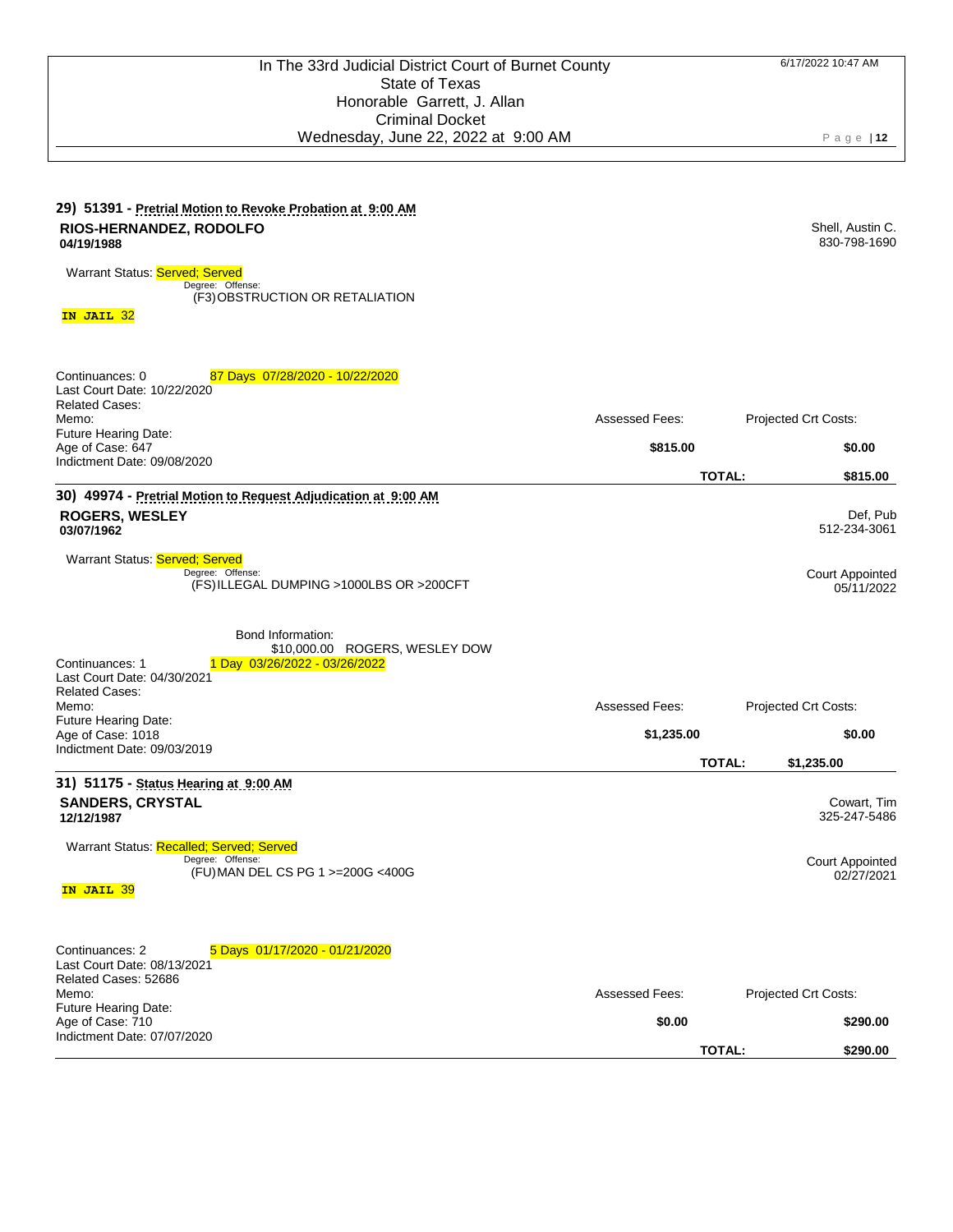| 32) 52720 - Status Hearing at 9:00 AM<br><b>SANDERS, CRYSTAL</b><br>12/12/1987                                                                                                |                       | Cowart, Tim<br>325-247-5486            |
|-------------------------------------------------------------------------------------------------------------------------------------------------------------------------------|-----------------------|----------------------------------------|
| Warrant Status: Served<br>Degree: Offense:<br>(F3) BAIL JUMPING AND FAIL TO APPEAR FELONY<br>IN JAIL 39                                                                       |                       | <b>Court Appointed</b><br>06/06/2022   |
| Continuances: 2<br>39 Days as of 06-17-2022 05/10/2022 -<br>Last Court Date: 01/14/2022<br><b>Related Cases:</b><br>Memo:<br><b>Future Hearing Date:</b>                      | Assessed Fees:        | Projected Crt Costs:                   |
| Age of Case: 283                                                                                                                                                              | \$0.00                | \$290.00                               |
| Indictment Date: 09/07/2021                                                                                                                                                   |                       | <b>TOTAL:</b><br>\$290.00              |
| 33) 53148 - Status Hearing at 9:00 AM<br><b>SANDERS, JONATHAN</b><br>01/13/1980                                                                                               |                       | Cowart, Tim<br>325-247-5486            |
| <b>Warrant Status:</b><br>Degree: Offense:<br>(F3) DRIVING WHILE INTOXICATED 3RD OR MORE<br>IN JAIL 252                                                                       |                       | <b>Court Appointed</b><br>01/04/2022   |
| Continuances: 2<br>252 Days as of 06-17-2022 10/09/2021 -<br>Last Court Date: 04/01/2022<br><b>Related Cases:</b><br>Memo:                                                    | Assessed Fees:        | Projected Crt Costs:                   |
| Future Hearing Date:<br>Age of Case: 164<br>Indictment Date: 01/04/2022                                                                                                       | <b>Error: Prompts</b> | <b>Error: Prompts</b>                  |
|                                                                                                                                                                               |                       | <b>TOTAL:</b><br><b>Error: Prompts</b> |
| 34) 53372 - Status Hearing at 9:00 AM<br><b>SEBESTA, AERIAL</b><br>11/07/2000                                                                                                 |                       | Vana, Barton<br>830-798-9000           |
| <b>Warrant Status:</b><br>Degree: Offense:<br>$(FS)$ POSS CS PG 2 < 1G                                                                                                        |                       | <b>Court Appointed</b><br>03/09/2022   |
| Bond Information:<br>\$1,500.00 2020-012 HILL COUNTRY BAIL BONDS<br>Continuances: 1<br>2 Days 06/16/2021 - 06/17/2021<br>Last Court Date: 05/11/2022<br><b>Related Cases:</b> |                       |                                        |
| Memo:                                                                                                                                                                         | Assessed Fees:        | <b>Projected Crt Costs:</b>            |
| Future Hearing Date:<br>Age of Case: 101                                                                                                                                      | \$0.00                | \$290.00                               |
| Indictment Date: 03/08/2022                                                                                                                                                   |                       | TOTAL:<br>\$290.00                     |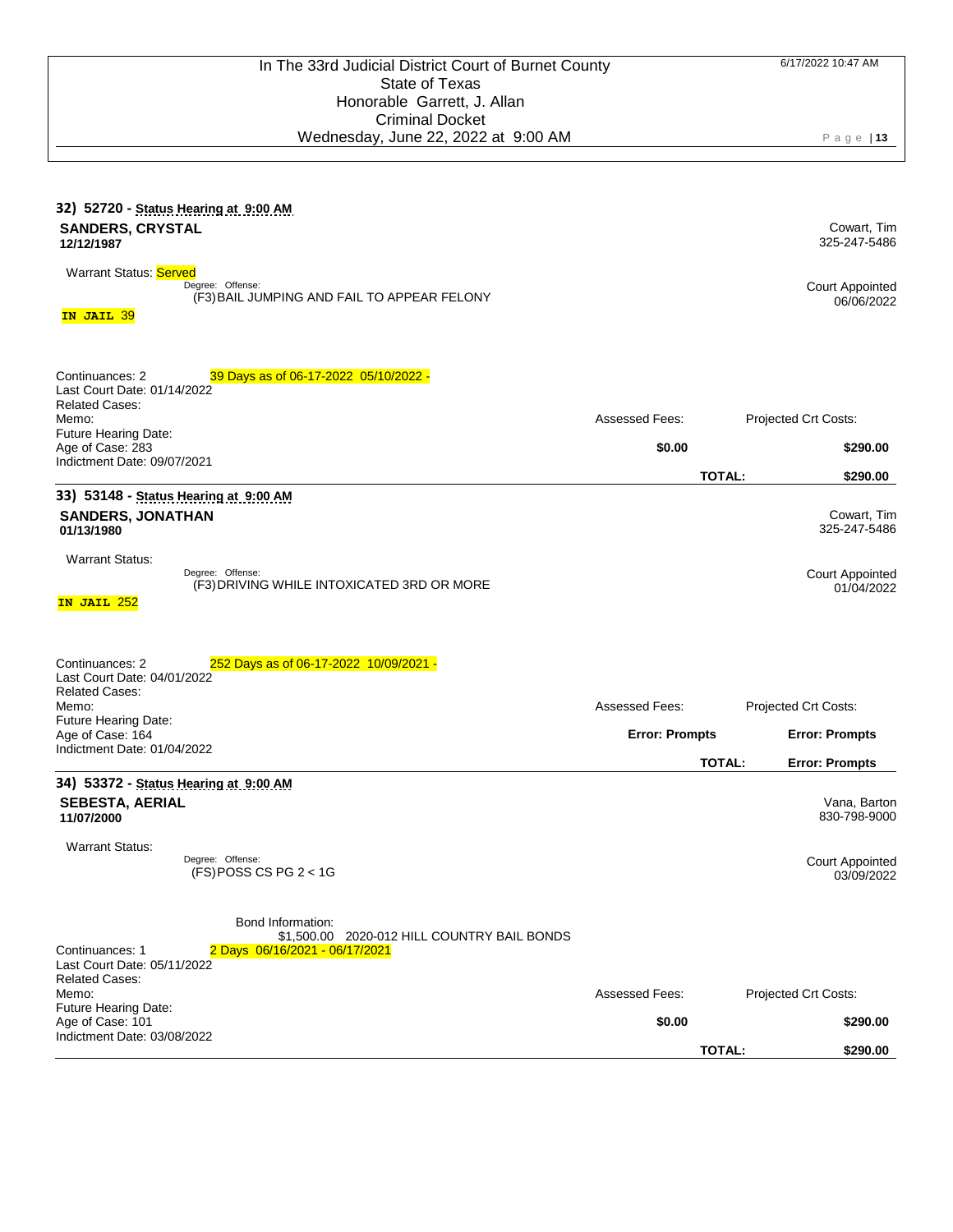| 35) 52472 - Status Hearing at 9:00 AM<br><b>THOMAS, ALEXANDER</b><br>02/26/1999                                                                                                                                         |                       | Parmer, Heather<br>512-686-3034                                         |
|-------------------------------------------------------------------------------------------------------------------------------------------------------------------------------------------------------------------------|-----------------------|-------------------------------------------------------------------------|
| <b>Warrant Status: Served</b><br>Degree: Offense:<br>(F3) POSS CS PG 2 >= 1G<4G                                                                                                                                         |                       | <b>Court Appointed</b><br>04/27/2022                                    |
| Bond Information:<br>\$15,000.00 THOMAS, ALEXANDER RYLAND<br>Continuances: 2<br>2 Days 04/24/2021 - 04/25/2021<br>Last Court Date: 08/27/2021<br>Related Cases: 52861                                                   |                       |                                                                         |
| Memo:<br>Future Hearing Date:                                                                                                                                                                                           | Assessed Fees:        | Projected Crt Costs:                                                    |
| Age of Case: 351                                                                                                                                                                                                        | \$0.00                | \$290.00                                                                |
| Indictment Date: 07/01/2021                                                                                                                                                                                             |                       | <b>TOTAL:</b><br>\$290.00                                               |
| 36) 52861 - Status Hearing at 9:00 AM<br><b>THOMAS, ALEXANDER</b><br>02/26/1999<br><b>Warrant Status: Served</b><br>Degree: Offense:<br>(F3) BAIL JUMPING AND FAIL TO APPEAR FELONY                                     |                       | Parmer, Heather<br>512-686-3034<br><b>Court Appointed</b><br>04/27/2022 |
| Bond Information:<br>\$10,000.00 THOMAS, ALEXANDER RYLAND<br>Continuances: 2<br>25 Days 04/20/2022 - 05/14/2022<br>Last Court Date: 12/03/2021<br>Related Cases: 52472<br>Memo: and Arraignment<br>Future Hearing Date: | <b>Assessed Fees:</b> | Projected Crt Costs:                                                    |
| Age of Case: 255                                                                                                                                                                                                        | \$0.00                | \$290.00                                                                |
| Indictment Date: 10/05/2021                                                                                                                                                                                             |                       | <b>TOTAL:</b><br>\$290.00                                               |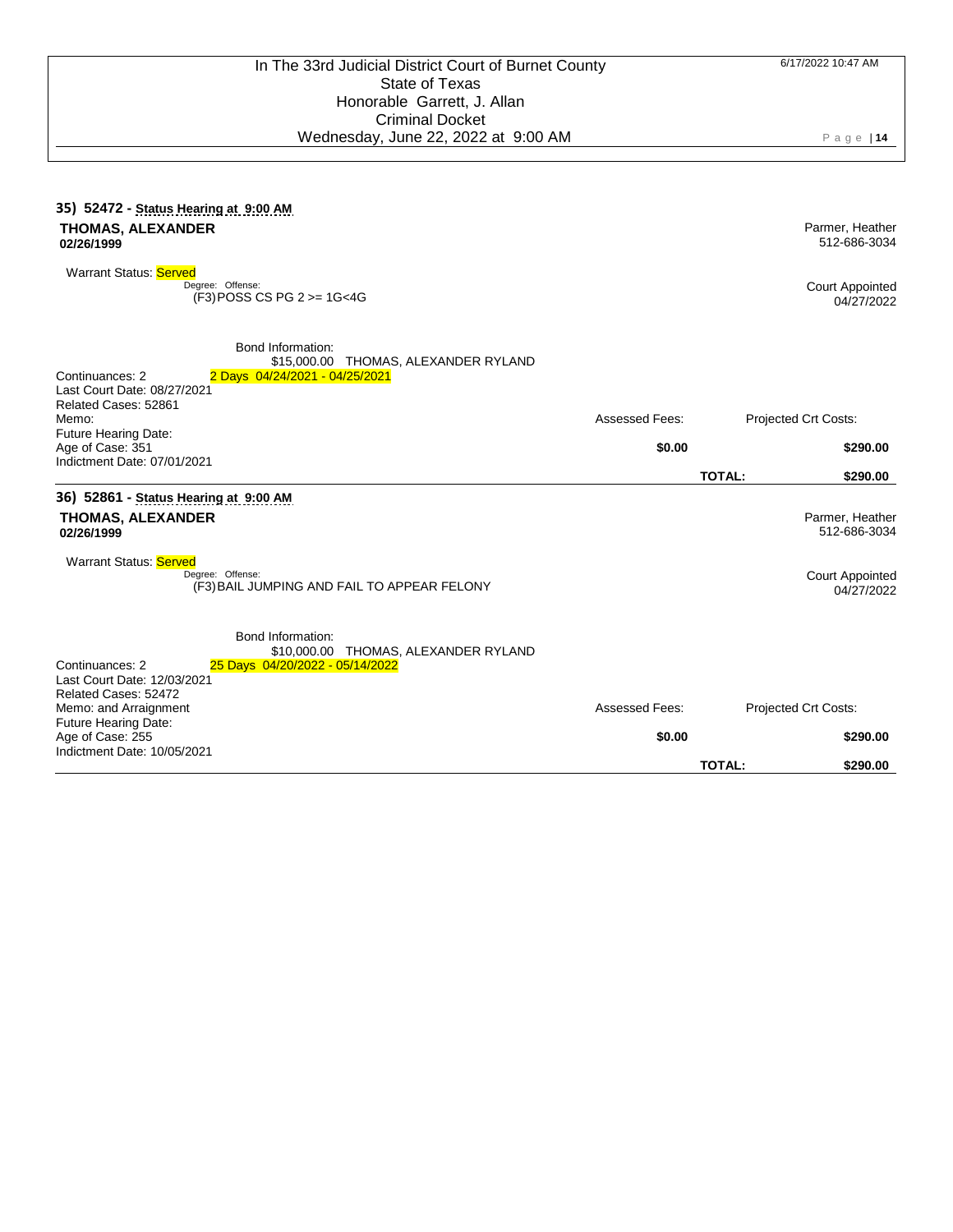| Honorable Garrett, J. Allan                                                       |                       |               |                                        |
|-----------------------------------------------------------------------------------|-----------------------|---------------|----------------------------------------|
| <b>Criminal Docket</b>                                                            |                       |               |                                        |
| Wednesday, June 22, 2022 at 10:30 AM                                              |                       |               | $P$ age   1                            |
|                                                                                   |                       |               |                                        |
| ch51041 - Status Hearing at 10:30 AM<br>1)                                        |                       |               |                                        |
| <b>ANDREWS, KEVIN</b>                                                             |                       |               | Def, Pub                               |
| 06/24/1974                                                                        |                       |               | 512-234-3061                           |
| Warrant Status: Recalled; Served<br>Degree: Offense:                              |                       |               | <b>Court Appointed</b>                 |
| (FS) FORGERY FINANCIAL INSTRUMENT                                                 |                       |               | 04/28/2022                             |
| Bond Information:                                                                 |                       |               |                                        |
| \$7,500.00 Freedom Bail Bonds - Canutillo<br>Continuances: 1                      |                       |               |                                        |
| Last Court Date:                                                                  |                       |               |                                        |
| <b>Related Cases:</b><br>Memo: AND ARRAIGNMENT. (Bondsman - epfreedom@aol.com)    | <b>Assessed Fees:</b> |               | Projected Crt Costs:                   |
| Future Hearing Date:<br>Age of Case: 745                                          | \$0.00                |               | \$290.00                               |
| Indictment Date: 06/02/2020                                                       |                       | <b>TOTAL:</b> | \$290.00                               |
| 2)<br>53123 - Status Hearing at 10:30 AM                                          |                       |               |                                        |
| <b>DAVIS, KENT DOGLAS</b><br>08/05/1960                                           |                       |               | Perez-routlege, Ian T.<br>817-810-0088 |
| <b>Warrant Status:</b>                                                            |                       |               |                                        |
| Degree: Offense:<br>(F2) POSS CS PG 2 >= 4G<400G                                  |                       |               |                                        |
|                                                                                   |                       |               |                                        |
| Bond Information:<br>\$5,000.00 2019-010 LISA'S 007 BAIL BONDS                    |                       |               |                                        |
| Continuances: 2<br>2 Days 07/04/2021 - 07/05/2021                                 |                       |               |                                        |
| Last Court Date:                                                                  |                       |               |                                        |
| <b>Related Cases:</b><br>Memo: NFR - NO BOND CONDITION TO REPORT.                 | <b>Assessed Fees:</b> |               | Projected Crt Costs:                   |
| Future Hearing Date:                                                              |                       |               |                                        |
| Age of Case: 164<br>Indictment Date: 01/04/2022                                   | \$0.00                |               | \$290.00                               |
|                                                                                   |                       | <b>TOTAL:</b> | \$290.00                               |
| 3)<br>52960 - Status Hearing at 10:30 AM                                          |                       |               |                                        |
| <b>ESPINOSA, LUCY</b><br>10/09/1985                                               |                       |               | Vana, Barton<br>830-798-9000           |
| Warrant Status: Served; Served                                                    |                       |               |                                        |
| Degree: Offense:<br>$(FS)$ POSS CS PG 1 <1G                                       |                       |               | Court Appointed<br>07/20/2021          |
|                                                                                   |                       |               |                                        |
| Bond Information:                                                                 |                       |               |                                        |
| \$75,000.00 Turk Bail Bonds<br>Continuances: 0<br>47 Days 07/20/2021 - 09/04/2021 |                       |               |                                        |
| Last Court Date: 05/19/2022                                                       |                       |               |                                        |
| <b>Related Cases:</b><br>Memo:                                                    | <b>Assessed Fees:</b> |               | Projected Crt Costs:                   |
| Future Hearing Date:                                                              |                       |               |                                        |
| Age of Case: 227<br>Indictment Date: 11/02/2021                                   | \$0.00                |               | \$290.00                               |
|                                                                                   |                       | <b>TOTAL:</b> | \$290.00                               |

In The 33<sup>rd</sup> Judicial District Court Burnet County

6/17/2022 11:11 AM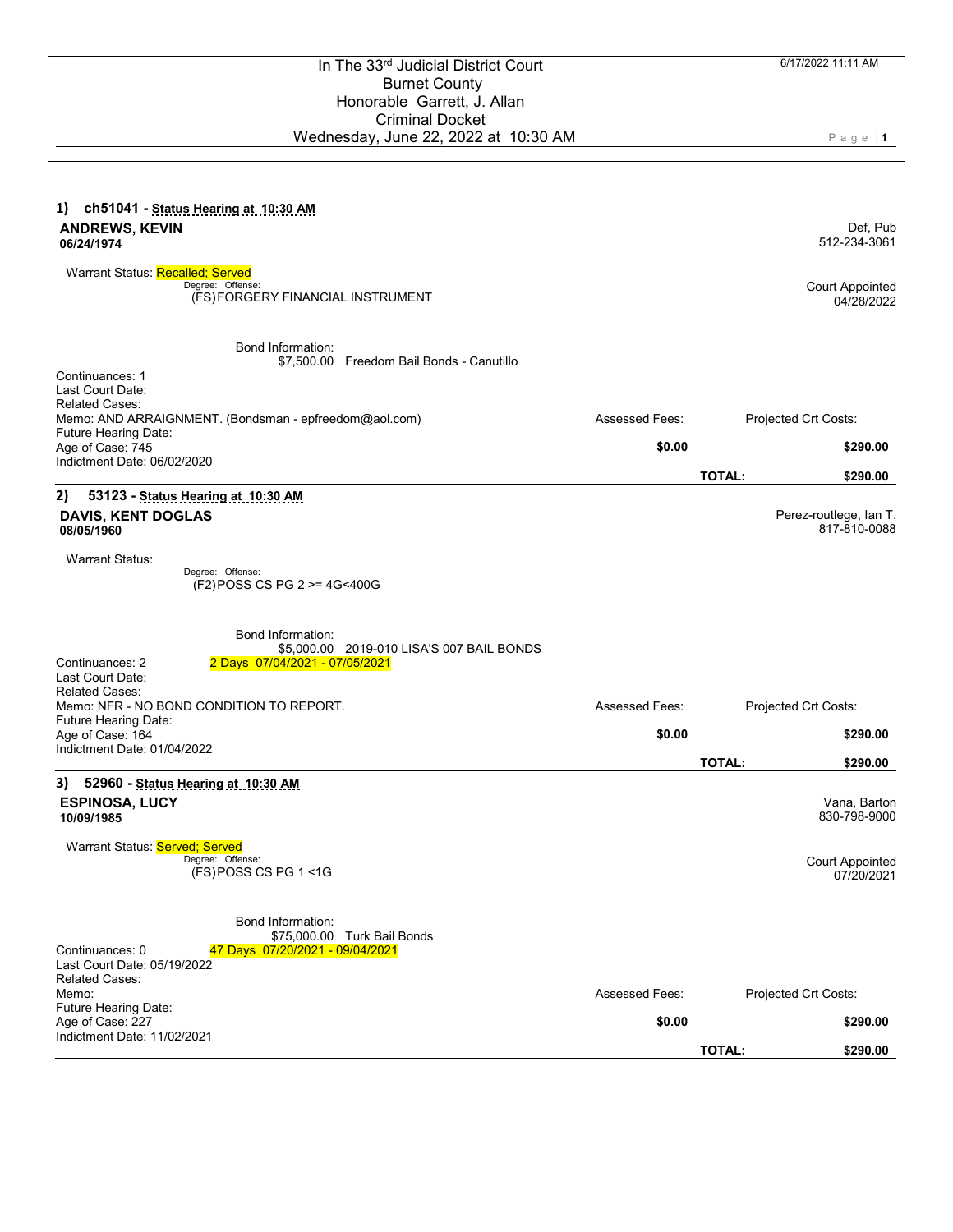|                                                             | Honorable Garrett, J. Allah                |                       |                                        |
|-------------------------------------------------------------|--------------------------------------------|-----------------------|----------------------------------------|
|                                                             | <b>Criminal Docket</b>                     |                       |                                        |
|                                                             | Wednesday, June 22, 2022 at 10:30 AM       |                       | $P$ age   2                            |
|                                                             |                                            |                       |                                        |
|                                                             |                                            |                       |                                        |
| 4) 53129 - Status Hearing at 10:30 AM                       |                                            |                       |                                        |
| <b>FERTSCH, JAMES</b>                                       |                                            |                       | Hull, Mark                             |
| 05/29/1969                                                  |                                            |                       | 512-599-9999                           |
|                                                             |                                            |                       |                                        |
| <b>Warrant Status:</b>                                      |                                            |                       |                                        |
| Degree: Offense:                                            | (F3) DRIVING WHILE INTOXICATED 3RD OR MORE |                       |                                        |
|                                                             |                                            |                       |                                        |
|                                                             |                                            |                       |                                        |
|                                                             | <b>Bond Information:</b>                   |                       |                                        |
|                                                             | \$10,000.00 2015-003 AA-BEST BAIL BONDS    |                       |                                        |
| Continuances: 2                                             | 2 Days 09/04/2021 - 09/05/2021             |                       |                                        |
| Last Court Date:<br><b>Related Cases:</b>                   |                                            |                       |                                        |
| Memo:                                                       |                                            | <b>Assessed Fees:</b> | Projected Crt Costs:                   |
| Future Hearing Date:                                        |                                            |                       |                                        |
| Age of Case: 164<br>Indictment Date: 01/04/2022             |                                            | <b>Error: Prompts</b> | <b>Error: Prompts</b>                  |
|                                                             |                                            |                       | <b>TOTAL:</b><br><b>Error: Prompts</b> |
| 5)<br>53133 - Status Hearing at 10:30 AM                    |                                            |                       |                                        |
| <b>GRYSEELS, HAYDEN</b>                                     |                                            |                       | Vinson, Bradley                        |
| 01/05/1999                                                  |                                            |                       | 512-368-9044                           |
|                                                             |                                            |                       |                                        |
| <b>Warrant Status:</b>                                      |                                            |                       |                                        |
| Degree: Offense:                                            | (F3) POSS CS PG 2 >= 1G<4G                 |                       |                                        |
|                                                             |                                            |                       |                                        |
|                                                             |                                            |                       |                                        |
|                                                             | <b>Bond Information:</b>                   |                       |                                        |
|                                                             | \$7,500.00 GRYSEELS, HAYDEN TURNER         |                       |                                        |
| Continuances: 2                                             | 2 Days 05/28/2020 - 05/29/2020             |                       |                                        |
| Last Court Date: 04/01/2022<br>Related Cases: DC-00302-2021 |                                            |                       |                                        |
| Memo:                                                       |                                            | <b>Assessed Fees:</b> | Projected Crt Costs:                   |
| Future Hearing Date:                                        |                                            |                       |                                        |
| Age of Case: 164                                            |                                            | \$0.00                | \$290.00                               |
| Indictment Date: 01/04/2022                                 |                                            |                       | <b>TOTAL:</b>                          |
|                                                             |                                            |                       | \$290.00                               |
| 6)<br>53136 - Status Hearing at 10:30 AM                    |                                            |                       |                                        |
| <b>HERNANDEZ, FIDEL</b><br>07/06/1995                       |                                            |                       | Hull, Mark<br>512-599-9999             |
|                                                             |                                            |                       |                                        |
| <b>Warrant Status:</b>                                      |                                            |                       |                                        |
| Degree: Offense:                                            |                                            |                       |                                        |
| (FS) POSS CS PG 1 <1G                                       |                                            |                       |                                        |
|                                                             |                                            |                       |                                        |
|                                                             | Bond Information:                          |                       |                                        |
|                                                             | \$10,000.00 2015-003 AA-BEST BAIL BONDS    |                       |                                        |
| Continuances: 2                                             | 2 Days 11/29/2021 - 11/30/2021             |                       |                                        |
| Last Court Date:                                            |                                            |                       |                                        |
| <b>Related Cases:</b>                                       |                                            |                       |                                        |
| Memo:<br>Future Hearing Date:                               |                                            | <b>Assessed Fees:</b> | Projected Crt Costs:                   |
| Age of Case: 164                                            |                                            | \$0.00                | \$290.00                               |
|                                                             |                                            |                       |                                        |

Indictment Date: 01/04/2022

6/17/2022 11:11 AM

**TOTAL: \$290.00**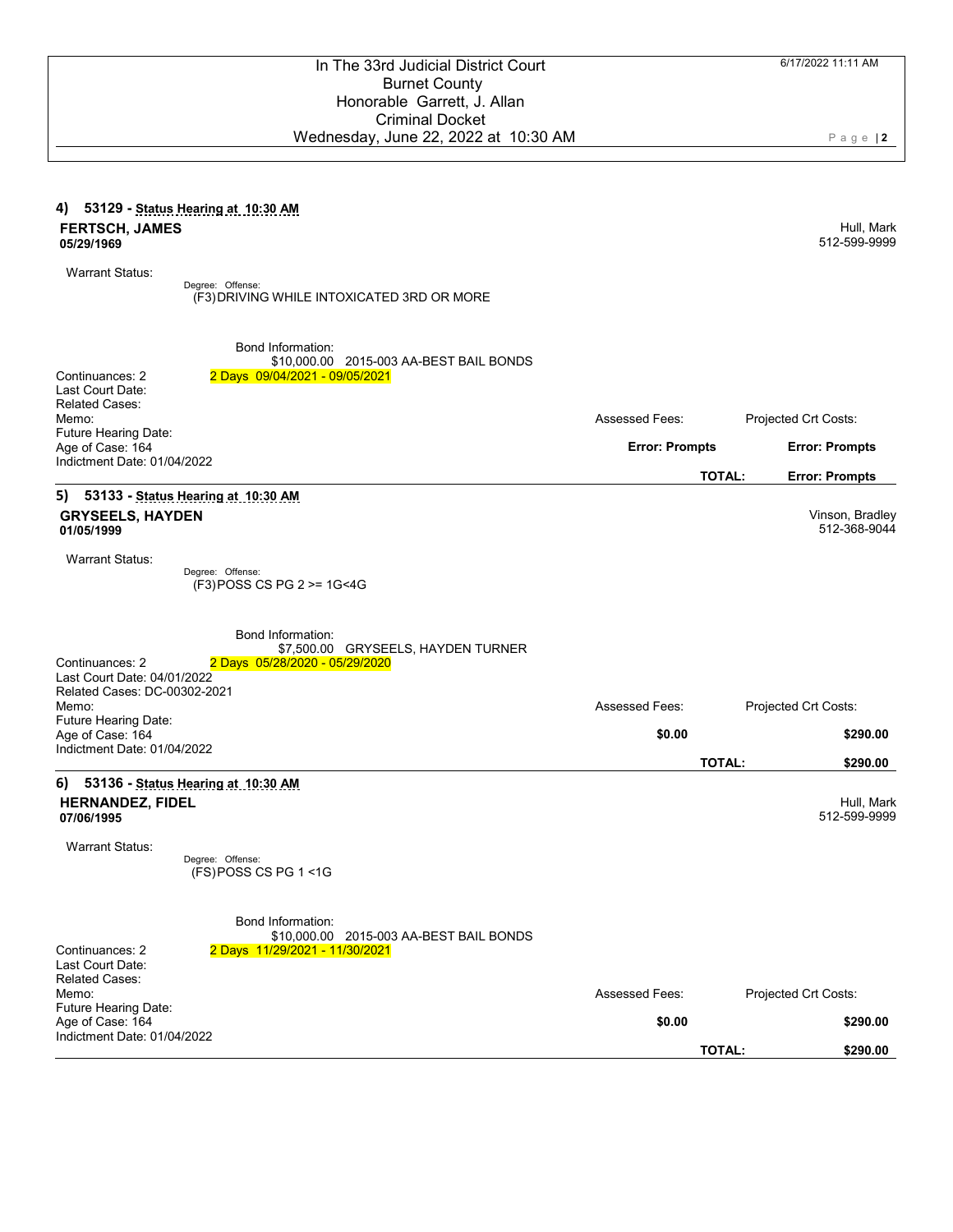| <b>Burnet County</b>                                                                              |                       |                                 |
|---------------------------------------------------------------------------------------------------|-----------------------|---------------------------------|
| Honorable Garrett, J. Allan                                                                       |                       |                                 |
| <b>Criminal Docket</b>                                                                            |                       |                                 |
| Wednesday, June 22, 2022 at 10:30 AM                                                              |                       | $P$ age   3                     |
|                                                                                                   |                       |                                 |
| 7) 52943 - Status Hearing at 10:30 AM                                                             |                       |                                 |
| <b>LASH, NAHOMIE</b><br>07/05/1983                                                                |                       | Scully-clemmons,<br>Jason       |
|                                                                                                   |                       | 512-777-7777                    |
| <b>Warrant Status:</b><br>Degree: Offense:                                                        |                       |                                 |
| (FS) DRIVING WHILE INTOXICATED W/CHILD UNDER 15 YOA                                               |                       |                                 |
| Bond Information:                                                                                 |                       |                                 |
| \$15,000.00 2015-003 AA-BEST BAIL BONDS<br>Continuances: 3<br>2 Days 07/25/2021 - 07/26/2021      |                       |                                 |
| Last Court Date:                                                                                  |                       |                                 |
| <b>Related Cases:</b><br>Memo: NFR                                                                | <b>Assessed Fees:</b> | Projected Crt Costs:            |
| Future Hearing Date:                                                                              |                       |                                 |
| Age of Case: 227<br>Indictment Date: 11/02/2021                                                   | \$0.00                | \$405.00                        |
|                                                                                                   | <b>TOTAL:</b>         | \$405.00                        |
| 53078 - Status Hearing at 10:30 AM<br>8)                                                          |                       |                                 |
| <b>LUCAS, SHANE</b><br>07/06/1982                                                                 |                       | Smith, Jarrod L<br>512-368-9044 |
|                                                                                                   |                       |                                 |
| Warrant Status: Served<br>Degree: Offense:                                                        |                       |                                 |
| (F3) STALKING                                                                                     |                       |                                 |
| Bond Information:                                                                                 |                       |                                 |
| \$7,500.00 A BUDGET MILITARY & CIVILIAN BAIL BOND<br>Continuances: 6                              |                       |                                 |
| Last Court Date: 02/11/2022                                                                       |                       |                                 |
| Related Cases: 52945<br>Memo: MOTION TO WITHDRAW                                                  | <b>Assessed Fees:</b> | Projected Crt Costs:            |
| Future Hearing Date:                                                                              |                       |                                 |
| Age of Case: 192<br>Indictment Date: 12/07/2021                                                   | \$0.00                | \$290.00                        |
|                                                                                                   | <b>TOTAL:</b>         | \$290.00                        |
| 51177 - Status Hearing at 10:30 AM<br>9)                                                          |                       |                                 |
| <b>SCIVICQUE, MEDRIC-ALLEN</b><br>02/15/1988                                                      |                       | Vazquez, Amber<br>512-220-8507  |
| Warrant Status: Served<br>Degree: Offense:                                                        |                       |                                 |
| (F1) AGG SEXUAL ASSAULT CHILD                                                                     |                       |                                 |
| <b>Bond Information:</b>                                                                          |                       |                                 |
| \$100,000.00 2019-010 LISA'S 007 BAIL BONDS<br>Continuances: 23<br>2 Days 03/16/2020 - 03/17/2020 |                       |                                 |
| Last Court Date: 10/08/2020<br><b>Related Cases:</b>                                              |                       |                                 |
| Memo: NO FURTHER RESETS.                                                                          | <b>Assessed Fees:</b> | Projected Crt Costs:            |
| Future Hearing Date:<br>Age of Case: 710                                                          | \$0.00                | \$390.00                        |
| Indictment Date: 07/07/2020                                                                       |                       |                                 |

In The 33rd Judicial District Court

| <b>TOTAL:</b> | \$390.00 |
|---------------|----------|
|               |          |

6/17/2022 11:11 AM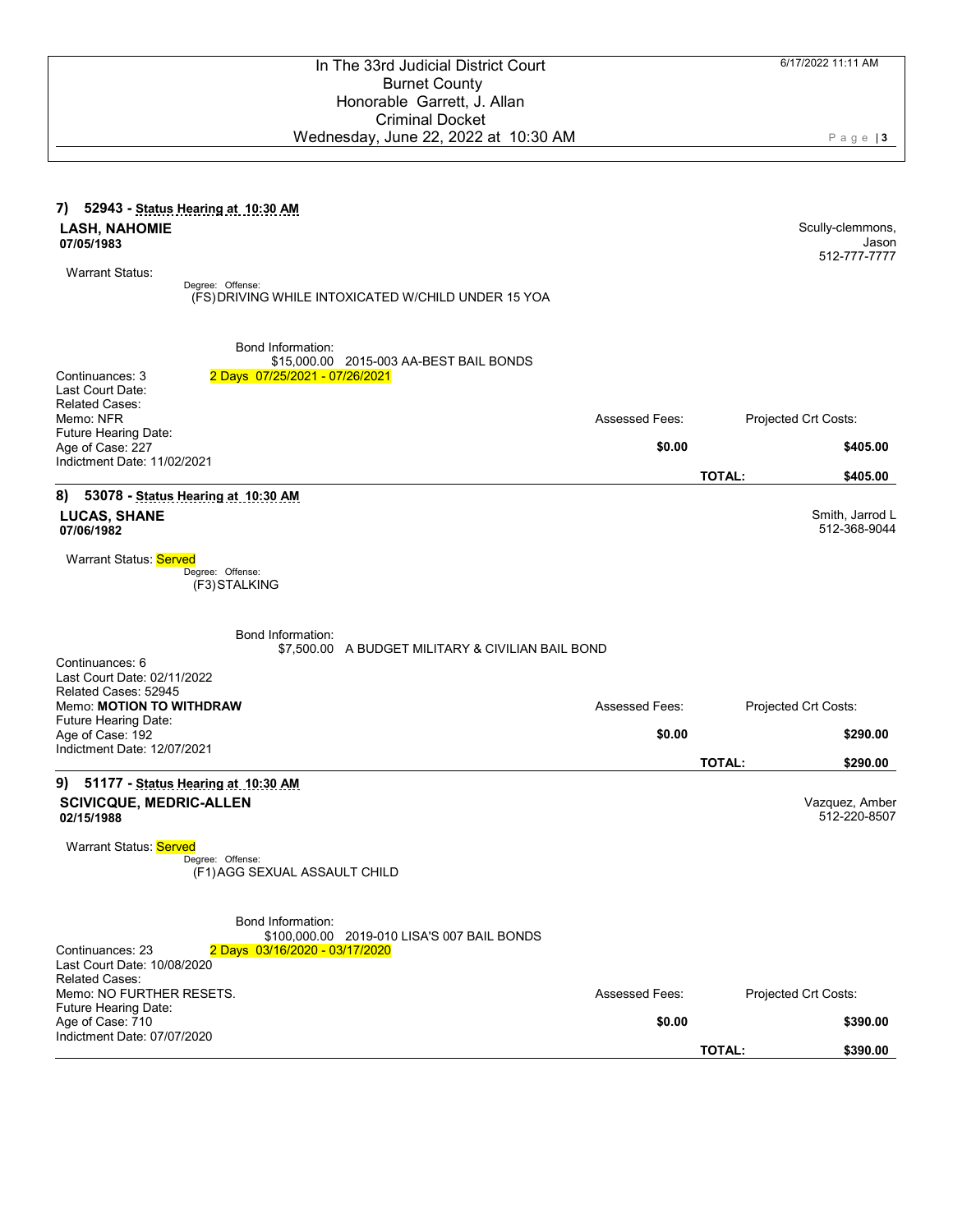|                                                               | <b>Burnet County</b><br>Honorable Garrett, J. Allan<br><b>Criminal Docket</b>                             |                       |                                    |
|---------------------------------------------------------------|-----------------------------------------------------------------------------------------------------------|-----------------------|------------------------------------|
|                                                               | Wednesday, June 22, 2022 at 10:30 AM                                                                      |                       | $P$ age   4                        |
|                                                               | 10) 53152 - Status Hearing at 10:30 AM                                                                    |                       |                                    |
| <b>SMITH, KRISTIN</b><br>11/19/1991                           |                                                                                                           |                       | Behrens, Robert D.<br>210-744-3456 |
| <b>Warrant Status:</b>                                        | Degree: Offense:<br>(FS) DRIVING WHILE INTOXICATED W/CHILD UNDER 15 YOA                                   |                       |                                    |
| Continuances: 2                                               | <b>Bond Information:</b><br>\$2,000.00 2020-012 HILL COUNTRY BAIL BONDS<br>2 Days 10/29/2021 - 10/30/2021 |                       |                                    |
| Last Court Date: 04/01/2022<br><b>Related Cases:</b><br>Memo: |                                                                                                           | <b>Assessed Fees:</b> | Projected Crt Costs:               |
| Future Hearing Date:<br>Age of Case: 164                      |                                                                                                           | \$0.00                | \$405.00                           |
| Indictment Date: 01/04/2022                                   |                                                                                                           |                       | TOTAL:<br>\$405.00                 |
| <b>WOODS, KOLBY</b><br>03/07/2003                             | 11) 52730 - Status Hearing at 10:30 AM                                                                    |                       | Shell, Austin C.<br>830-798-1690   |
| <b>Warrant Status:</b>                                        | Degree: Offense:<br>(FS) THEFT OF FIREARM                                                                 |                       |                                    |
| Continuances: 4                                               | Bond Information:<br>\$2,000.00 2015-003 AA-BEST BAIL BONDS<br>1 Day 05/18/2021 - 05/18/2021              |                       |                                    |
| Last Court Date: 01/14/2022<br><b>Related Cases:</b><br>Memo: |                                                                                                           | Assessed Fees:        | Projected Crt Costs:               |
| Future Hearing Date:<br>Age of Case: 283                      |                                                                                                           | \$0.00                | \$290.00                           |
| Indictment Date: 09/07/2021                                   |                                                                                                           |                       | <b>TOTAL:</b><br>\$290.00          |

In The 33rd Judicial District Court

6/17/2022 11:11 AM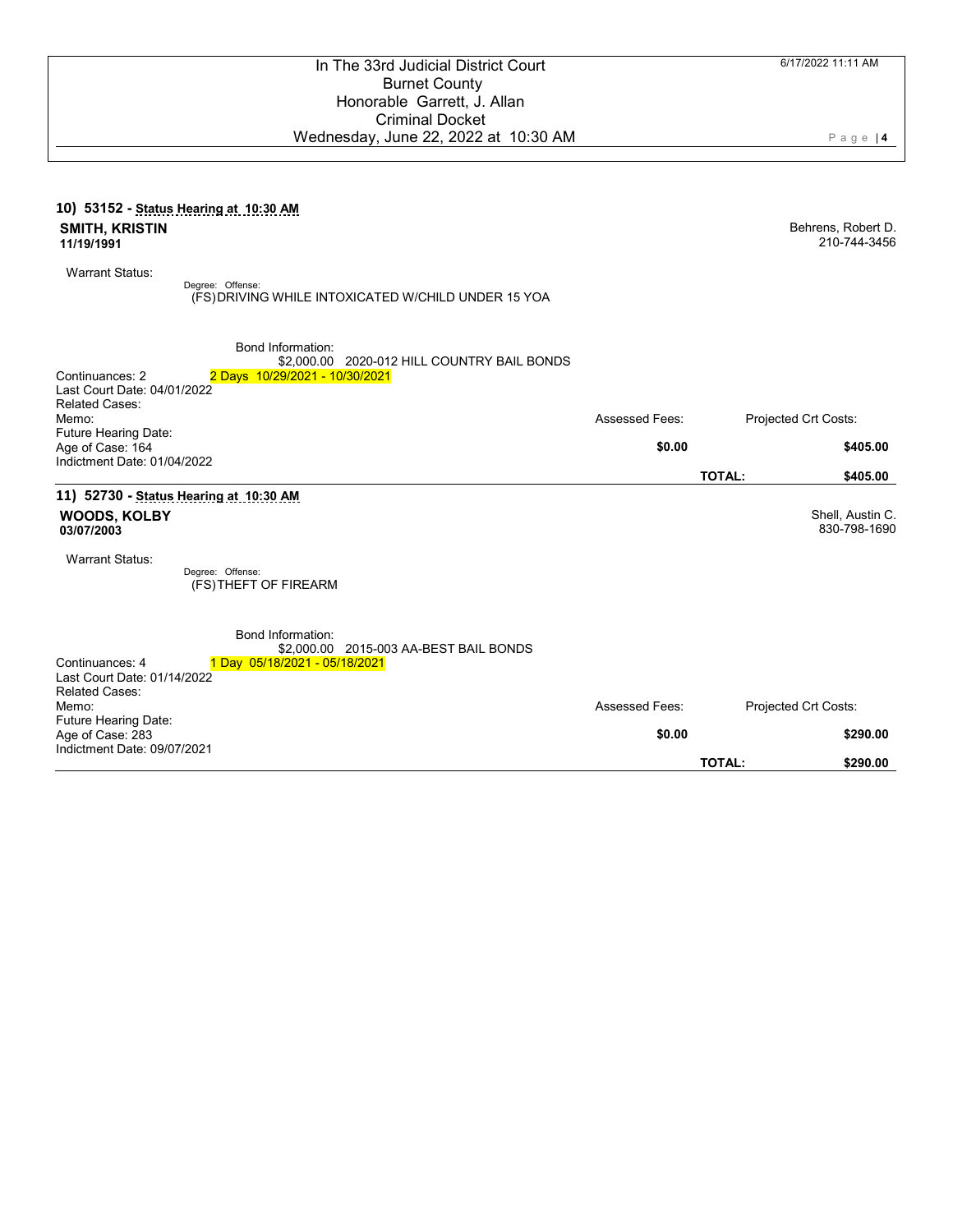

**33rd Judicial District Court Honorable J. Allan Garrett Civil docket – 1:30 06/22/2022**

| <b>Cause Number</b> | <b>Case Style</b>                                                               | <b>Plaintiff Attorney</b>          | <b>Defendant Attorney</b>       |
|---------------------|---------------------------------------------------------------------------------|------------------------------------|---------------------------------|
| B9115               | $1:30$ PM<br>MT. HAWLEY INSURANCE<br>COMPANY VS. TEXAS FABCO<br>SOLUTIONS, INC. | FALLI, LAWRENCE J.<br>512-266-8830 | WHITMAN, W. RAY<br>713-646-1322 |
| PLAINTIFF'S MSJ.    |                                                                                 |                                    |                                 |

CONTACTED REQUESTING PARTY AND ADVISED THE REQUESTING ATTORNEY TO CORRECT THE NOTICE WITH CORRECT LOCATION.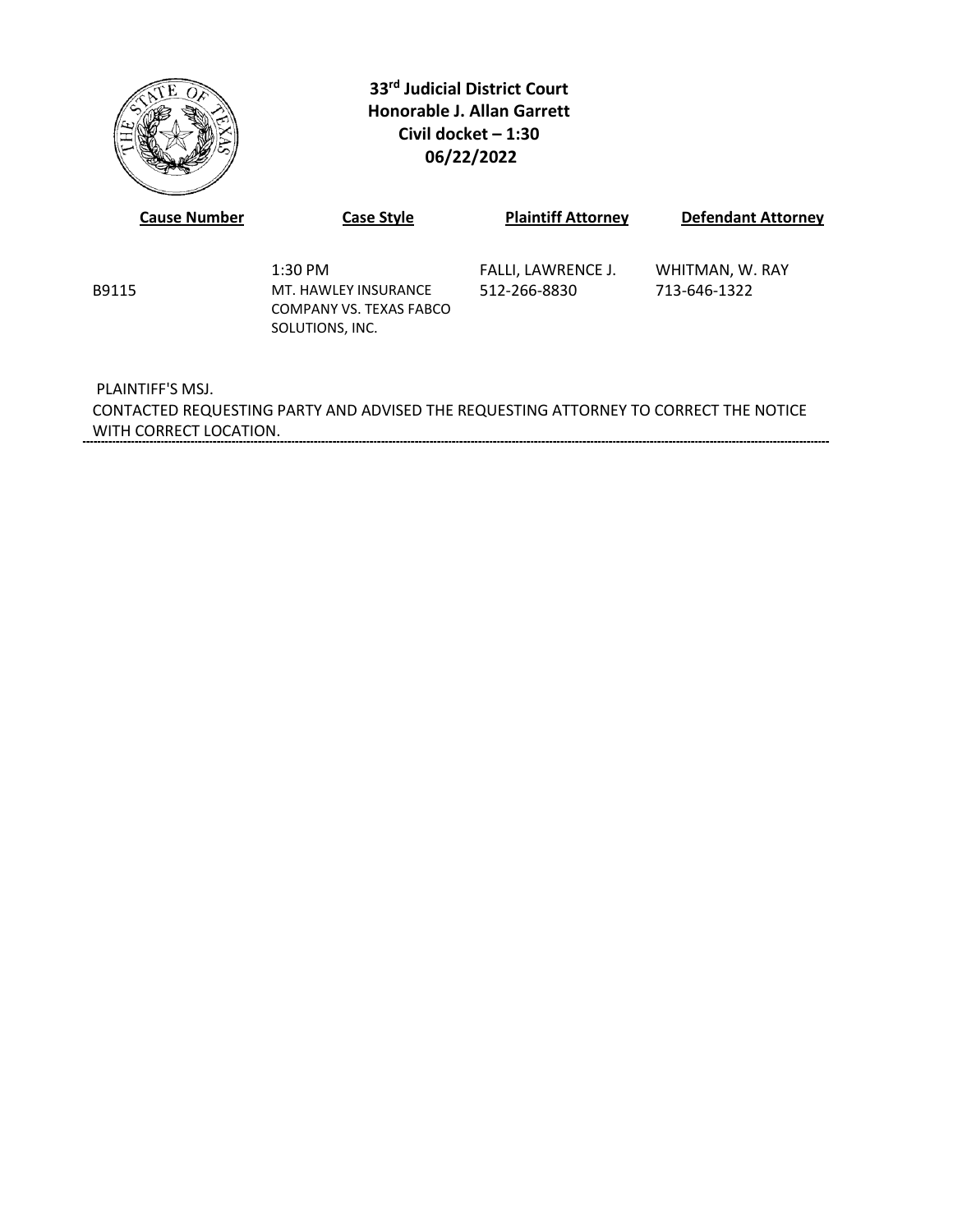Page | **1**

#### **1) 51778 - Plea Docket \*\* at 1:30 PM HEFLIN, DEANA 02/11/1969**

Warrant Status:

Degree: Offense: (FS) THEFT PROP <\$2,500 2/MORE PREV CONV Court Appointed

Parmer, Heather 512-686-3034

11/25/2020

Bond Information:

\$1,000.00 2020-012 HILL COUNTRY BAIL BONDS

| 2 Days 11/24/2020 - 11/25/2020 |                          |                             |
|--------------------------------|--------------------------|-----------------------------|
|                                |                          |                             |
|                                |                          |                             |
|                                | <b>Assessed Fees:</b>    | <b>Projected Crt Costs:</b> |
|                                |                          |                             |
|                                | \$0.00                   | \$290.00                    |
|                                |                          |                             |
|                                |                          | <b>TOTAL:</b><br>\$290.00   |
|                                | Memo: 2 HOURS, OPEN PLEA |                             |